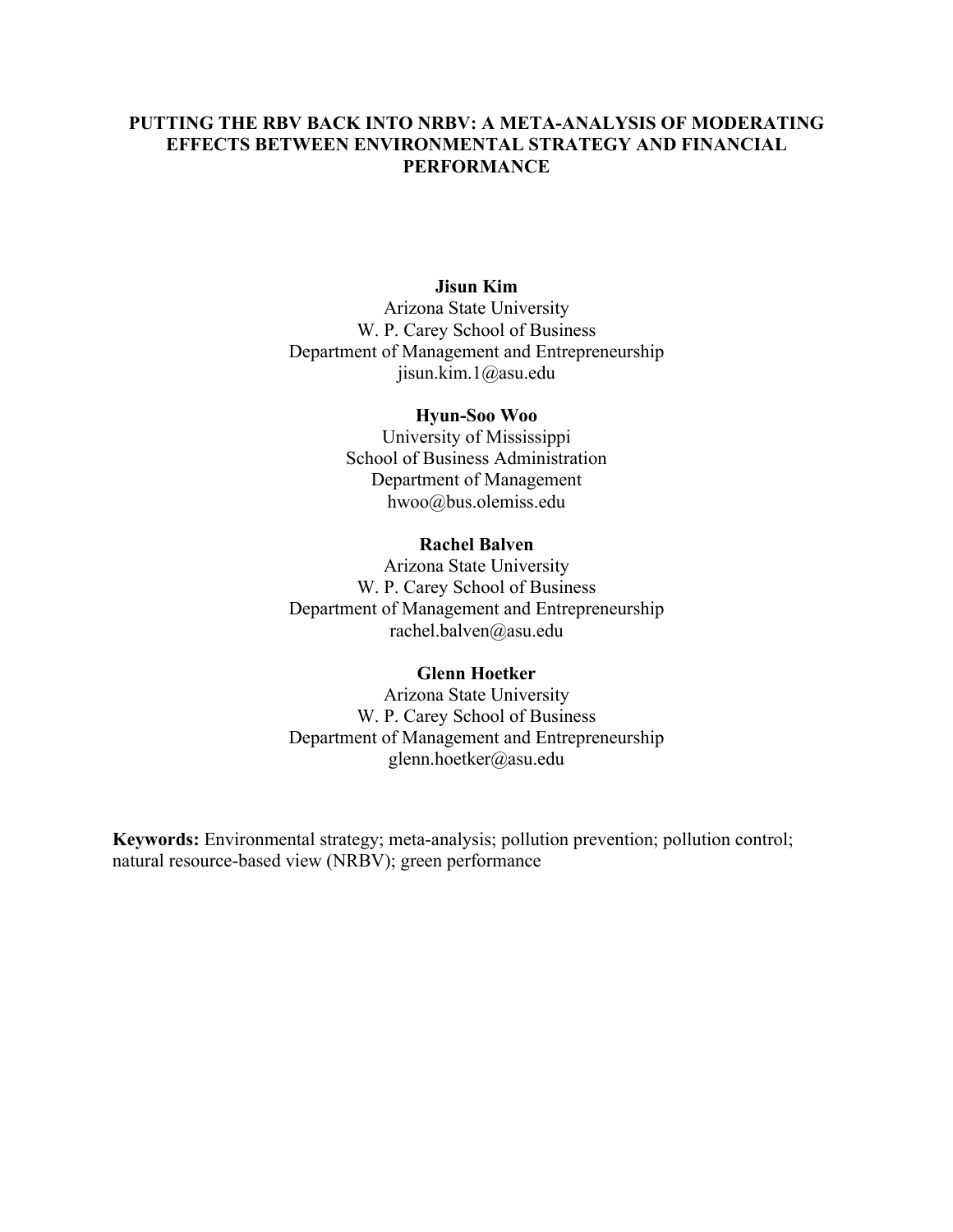# **PUTTING THE RBV BACK INTO NRBV: A META-ANALYSIS OF MODERATING EFFECTS BETWEEN ENVIRONMENTAL STRATEGY AND FINANCIAL PERFORMANCE**

### **ABSTRACT**

Theory and empirical evidence for the relationship between a firm's environmental strategy and financial performance, as well as contingencies in that relationship, remains inconsistent. The Natural Resource Based View of the firm offers an overarching framework that can help resolve this inconsistency. Leveraging its genesis in the Resource Based View, we examine environmental strategies identified by the NRBV, recasting them and previously proposed contingencies in common terms: their impact on the value and rarity of the underlying capabilities. Testing resulting hypotheses via meta-analysis of 56 studies published over a 10-year period reveals the importance of considering the type, rather than just the intensity, of environmental strategies. Additionally, conflicts in prior studies likely reflect important, but previously unrecognized, differences in the timeframes, countries, and industries examined.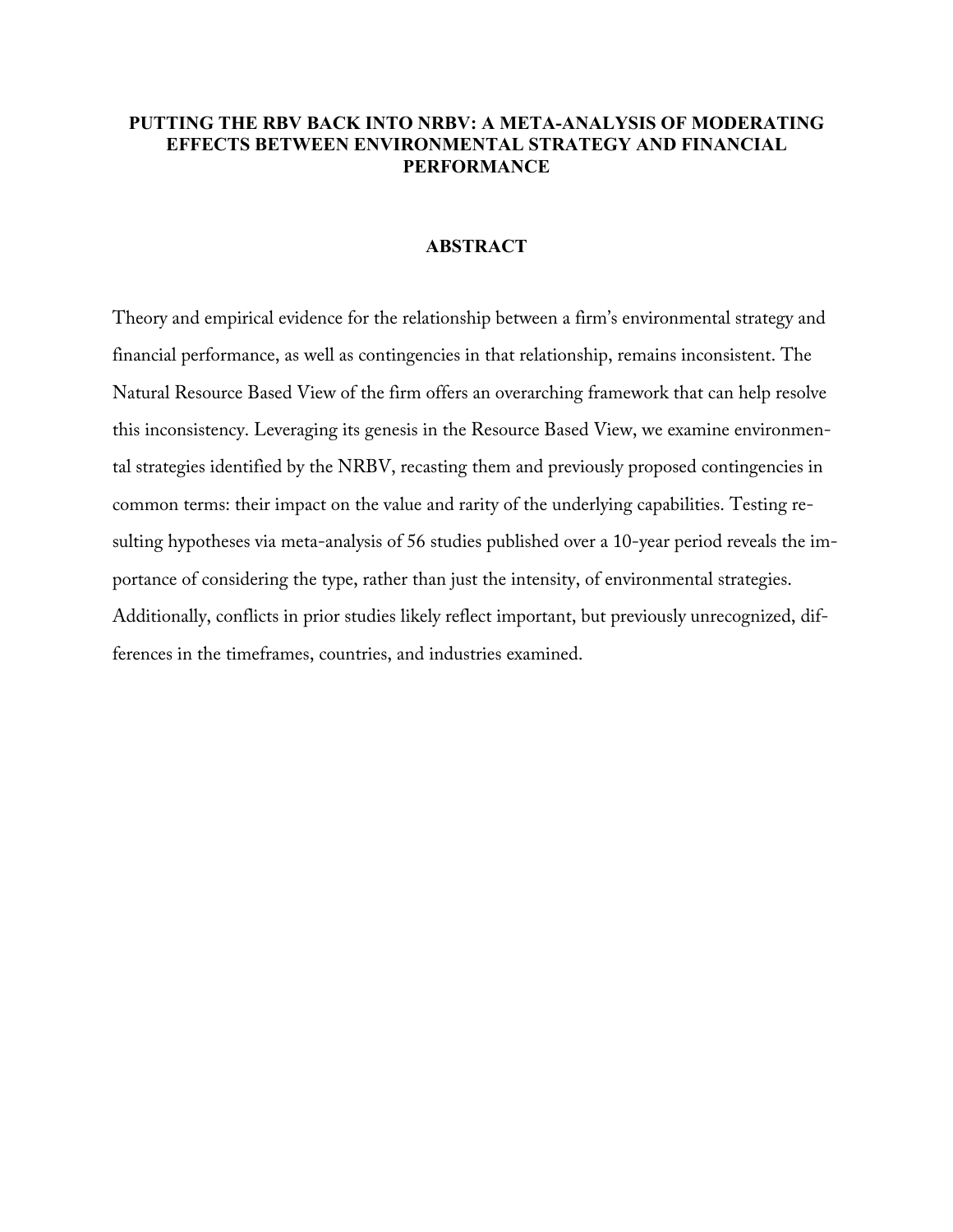## **INTRODUCTION**

The relationship between a firm's environmental strategy and its financial performance remains unclear despite several decades of empirical studies and meta-analysis (Aragon-Correa, Marcus, & Hurtado-Torres, 2015; Berchicci, Dowell, & King, 2012). Some scholars assert that having an environmental strategy may positively impact firm performance, because such an endeavor may lead to operational efficiency, innovation, and access to crucial resources (Porter, 1991; Porter & Van der Linde, 1995). Others have argued that such efforts impose costs such as installing new equipment, changing the production process, as well as hiring and training employees, which will disadvantage the firm against rivals that avoid such costs (Friedman, 1962, 1970; Levy, 1995).

Hart and Dowell (2011) suggest that asking *when* it pays to be green, rather than *whether* it pays to be green, may benefit the literature more. In line with this approach, scholars have explored diverse contingencies suggested by stakeholder theory (e.g., Chatterji & Toffel, 2010; Russo & Fouts, 1997), the resource-based view (e.g., Darnall & Edwards, 2006), and institutional theory (e.g., Berrone & Gomez-Mejia, 2009; Darnall & Edwards, 2006) among others. Unfortunately, insights from individual papers have not coalesced to suggest an over-arching pattern explaining the relationship between environmental strategy and financial performance. Similarly, meta-analyses have not revealed systematic moderators of the relationship (Albertini, 2013; Dixon-Fowler, Slater, Johnson, Ellstrand, & Romi, 2013; Orlitzky, Schmidt, & Rynes, 2003), with some providing conflicting evidence regarding the influence of commonly studied moderators (e.g., Albertini, 2013; Dixon-Fowler et al., 2013). We believe the lack of an overarching framework is a barrier to establishing overall patterns linking environmental strategy and financial performance. In response, we ground our study in Natural Resource Based View (NRBV; Hart, 1995), an influential theory that extends the Resource Based View (RBV) approach and explains the link between environmental strategy and competitive advantage in light of the constraints and opportunities posed by the natural environment. Furthermore, different from the categories used in previous meta-analyses such as diverse environmental strategy measures (Semenova & Hassel, 2014) or simply binary categories of environmental strategies (Albertini, 2013; Dixon-Fowler et al., 2013), the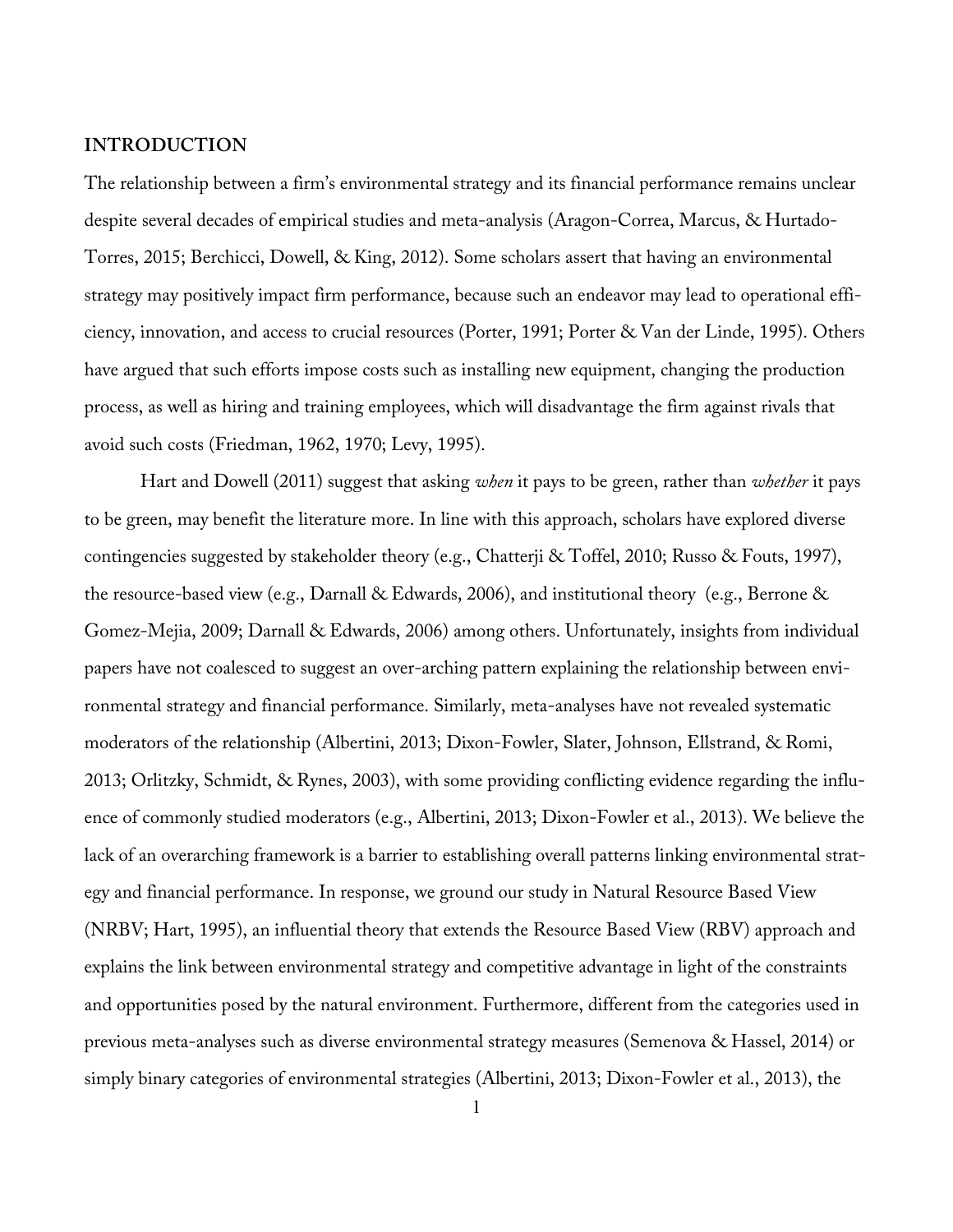NRBV provides a theoretical approach to more accurately categorize environmental strategies. Similarly, it allows us to leverage its genesis in the RBV to recast multiple contingencies previously studied from multiple theoretical perspectives in common terms: their impact on the value and rarity of environmental strategies and their underlying capabilities.

We test our hypotheses using a meta-analysis of 193 effect sizes from 56 studies published by major research business journals in the previous 10 years. We expand on previous meta-analyses in several ways. The NRBV typology enables greater breadth and depth in our investigation than existing studies, while retaining a coherent theoretical framework. Our results, we believe, provides a more accurate and nuanced estimation of the relationship between environmental strategies and financial performance. In particular, we find that the relationship varies significantly over time and across counties as well as industries, reflecting differences in the environment-related institutional pressures firms face (Flammer, 2013).

We make three main contributions to the literature on environmental strategy and its impact on firm performance. First, we demonstrate the potential of the NRBV as theoretical grounding for future empirical studies. In the current state of the literature, the NRBV is sparsely applied despite its influence on the conceptualization of environmental strategies (Hart & Dowell, 2011). Second, we go beyond studying the *intensity* of a firm's overall environmental strategy to isolate the effects of different *types* of environmental strategies, as suggested by the NRBV. Third, we provide evidence that conflicts in prior studies reflect important, but unrecognized, differences in the timeframes, countries, and industries examined. The choice of samples used in individual papers, we suggest, is highly consequential. At the same time, the NRBV provides the means to identify generalizable patterns from the disparate results of prior studies. We build on this to make our fourth contribution, identifying opportunities for improvements and new venues for future research, for example, the value of expanding samples to include relatively clean industries (hotels, finance, etc.), which have largely been omitted from prior work, despite their growing embrace of green strategies (Scanlon, 2007).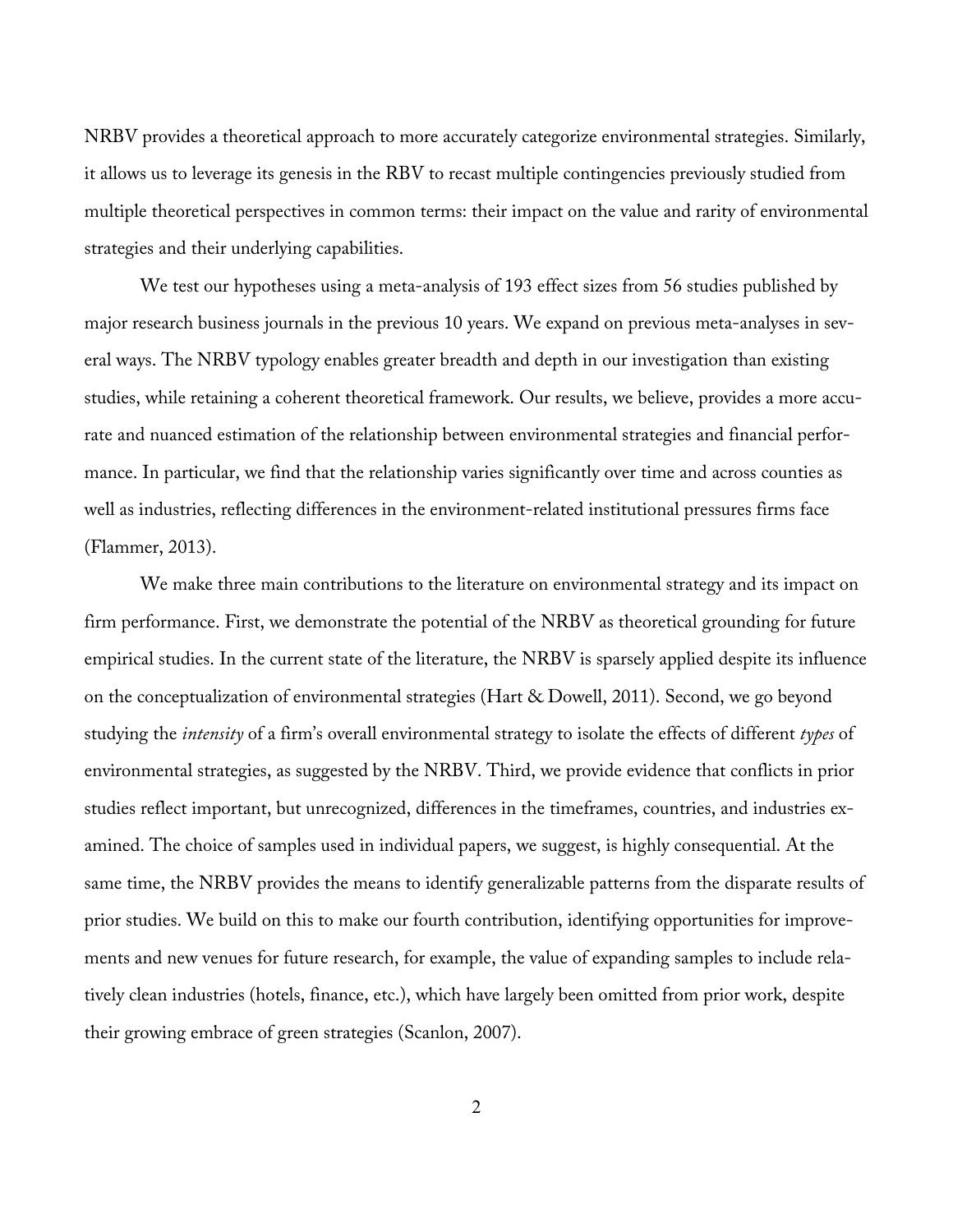# **THEORETICAL DEVELOPMENT AND HYPOTHESES**

The question of '*does it pay to be green?*' so far has produced mixed empirical findings and led to conflicting perspectives. In the 1960s and 1970s, Friedman (1961, 1970) stated that environmental endeavors by firms are costly, works against shareholders' interests, and may decrease domestic firms' competitive advantages against their international rivals when an environmental strategy is forced by governmental regulations. The logic underlying this argument is that an environmental strategy may have high costs to a firm as they make changes such as installing new equipment, changing the production process, as well as hiring and training employees. Such costs may outweigh the benefits. An environmental strategy is especially disadvantageous for multinational firms that compete against other international firms that do not have to invest for such environmental causes. Scholars following this view have similarly argued that an environmental strategy reduces firms' domestic and global competitiveness, negatively affecting financial performance (Aupperle, Carroll, & Hatfield, 1985; Levy, 1995).

Subsequent scholars challenged this view by asserting that environmental strategies can actually increase firm competitiveness, positively affecting financial performance (Freeman, 1884; Porter, 1991; Porter & Van der Linde, 1995). Porter and van der Linde (1995: 98) refocus competition from static efficiency to "the capacity for innovation and improvement that shift the constraints." Because strict environmental standards demand that firms innovate more in response to restraints, the so-called "Porter hypothesis" suggests that this leads to enhanced competitiveness and thus higher financial performance. Numerous empirical studies in this vein have suggested that environmental strategies benefit firms financially via improved efficiency (King & Lenox, 2002; Russo & Fouts, 1997), access to valuable resources (Flammer, 2013), as well as appealing to new customers and markets (Hillman & Keim, 2001).

However, other empirical studies continued to find negative or non-significant environmental strategy-financial performance relationships (for reviews and meta-analyses, see Albertini, 2013; Ambec & Lanoie, 2008; Berchicci & King, 2007; Dixon-Fowler et al., 2013; Orlitzky et al., 2003). For example, Aragon-Correa et al. (2015) found that multinational firms with high financial performance had worse environmental performance compared to their peers in international settings, but had better envi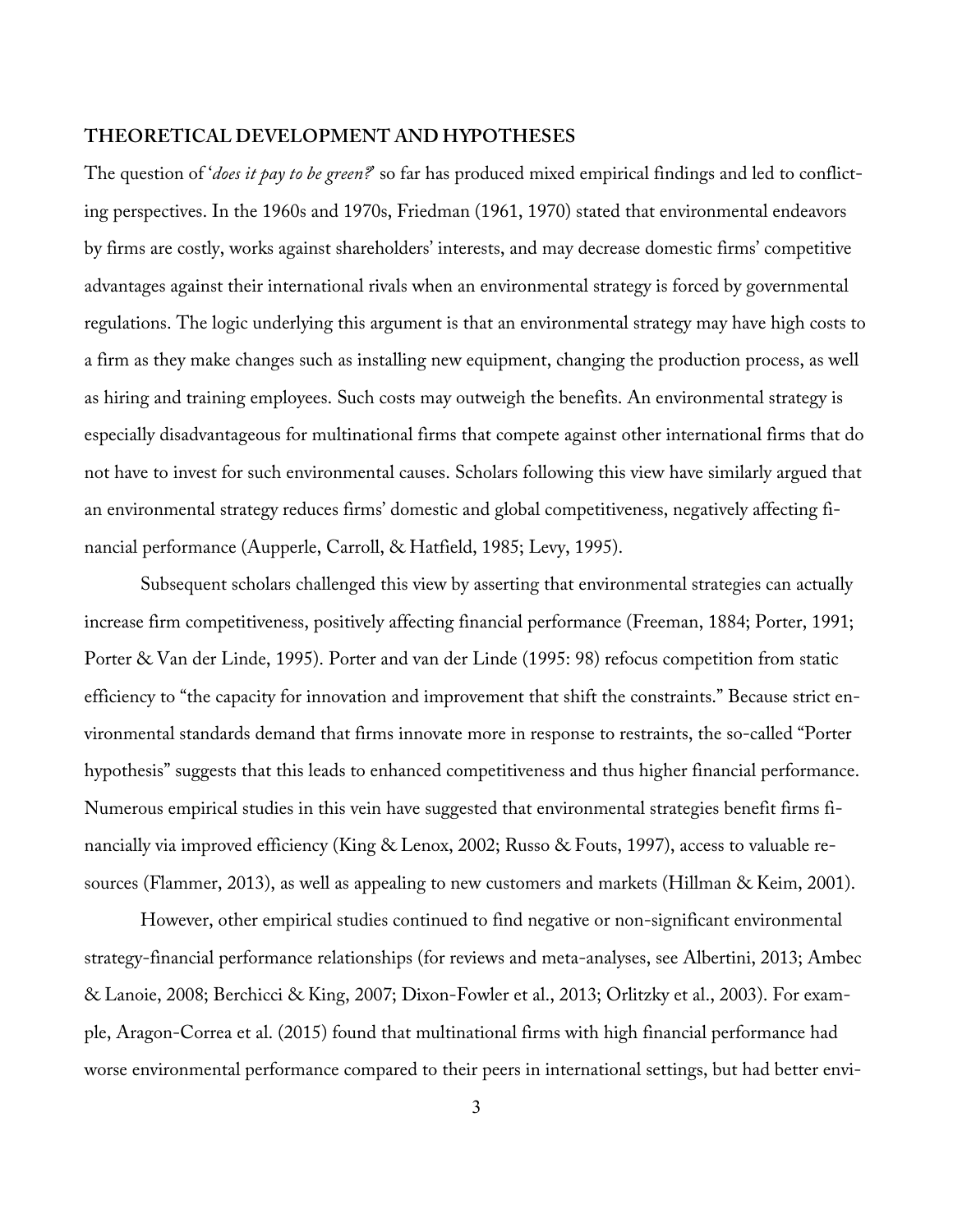ronmental performance compared to their competitors within their industries, indicating that environmental performance might be negatively related to financial performance across countries, but positively within an industry. Using a sample of US public firms from 1980 to 2009, Flammer (2013) also found that although investors' punishments for 'eco-harmful' behaviors of firms have increased dramatically over time, positive responses from the investors to 'eco-friendly' behaviors have also reduced. Additionally, Surroca, Tribó, and Zahra (2013) find that multinational companies facing greater institutional pressures for social responsibility in their home country transfer 'socially irresponsible' business activities to their overseas subsidiaries, suggesting that an environmental strategy may come at a cost to firms in domestic markets and negatively affect their financial performance.

McWilliams and Siegel (2000) identified several potential causes for the persistence of conflicting empirical results. Beyond theoretical and/or empirical limitations of specific papers, they argued that seemingly conflicting results reflected the failure to consider important contingencies in the environmental strategy-financial performance relationship. In line with this logic, Hart and Dowell (2011) suggested that asking *when* it pays to be green, rather than *whether* it pays to be green, would advance our understanding more meaningfully. While conceptually appealing, this approach has proven difficult to implement. Reflecting the diversity of theoretical approaches applied, including upper echelon theory, agency theory, stakeholder theory, institutional theory, the RBV, and dynamic capabilities, a plethora of contingencies have been suggested and tested. These contingencies include changes in investor reactions (Flammer, 2013), degree of stakeholder engagement (Cheng, Ioannou, & Serafeim, 2014), ownership structure (Darnall & Edwards, 2006), environmental performance measures (Delmas & Blass, 2010), and industry growth (Russo & Fouts, 1997). The resulting insights are valuable in isolation, but the same diversity of perspectives may be responsible for stifling efforts to develop an overarching logic for the relationship between environmental strategies and financial performance.

Lacking such an overarching logic, the few meta-analyses that examine this relationship have not revealed systematic patterns of how an environmental strategy relates to financial performance across varying contingencies, despite numerous methodological refinements. For example, Dixon-Fowler et al.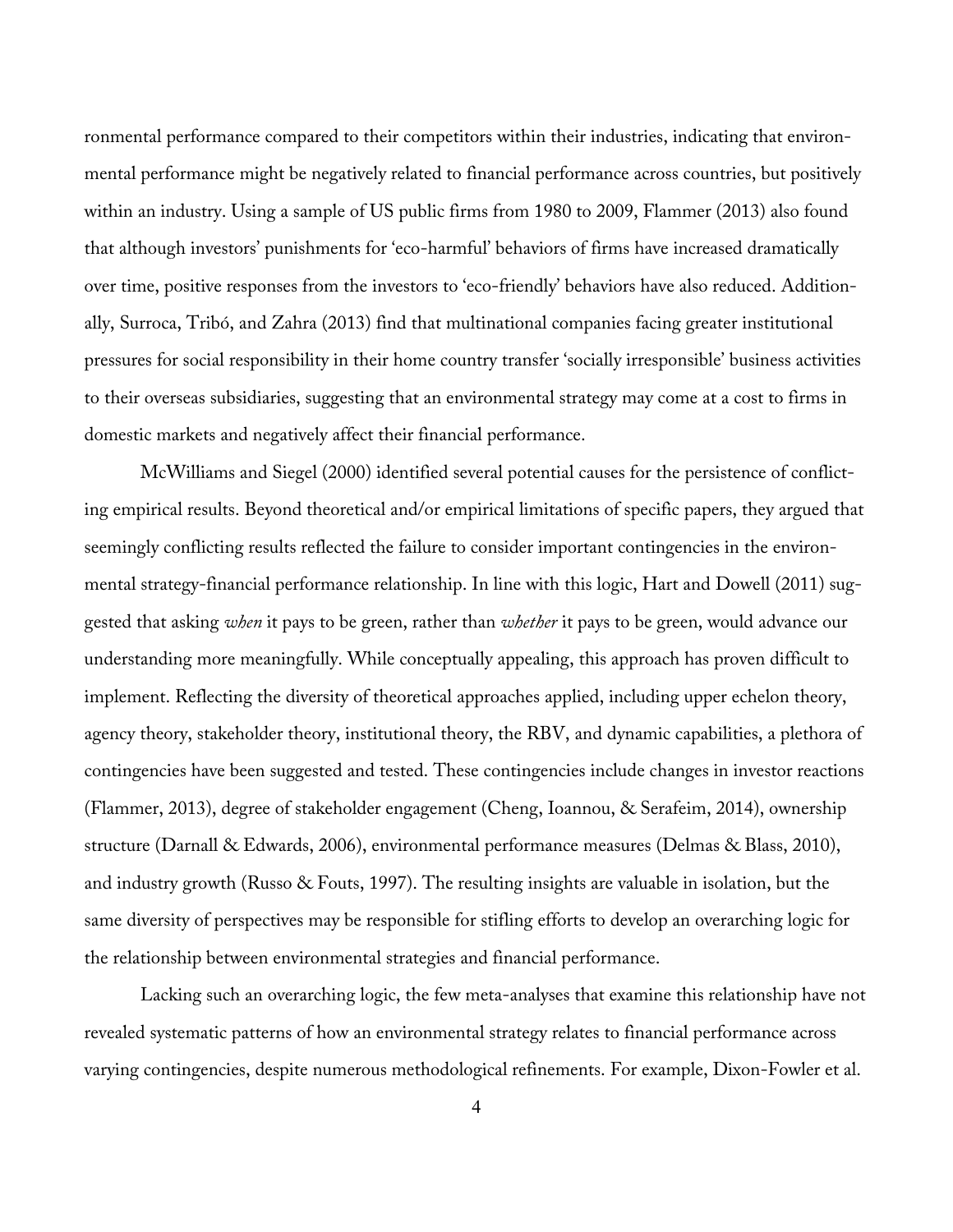(2013) examine the moderating effects of various methodologically related factors: firm characteristics (large vs. small; private vs. public), industry type (heavy polluting industry vs. rest), and both environmental and financial measures (proactive vs. reactive environmental strategies; lagged financial performance vs. concurrent financial performance; accounting-based financial performance vs. market-based financial performance; self-reporting vs. archival data) and find that none of them was a significant or meaningful moderator of the environmental strategy-financial performance relationship. Albertini (2013) also meta-analyzed the moderating influences of an environmental strategy measurement (e.g., environmental management variable vs. environmental performance or disclosure variables) or financial performance measurement (e.g., accounting based financial profitability vs. the market-based performance). Additionally, these meta-analyses even find conflicting results. Specifically, while Dixon-Fowler et al. (2013) find that either using lagged financial performance or non-lagged financial performance did not significantly differentiate the environmental strategy-financial performance relationship, Albertini (2013) finds a significantly stronger relationship of environmental strategy-financial performance for non-longitudinal studies than longitudinal studies, indicating that an environmental strategy affects short-term financial performance, but not long-term financial performance.

We believe that the lack of a common theoretical framework stymies identifying systematic patterns in the environmental strategy-financial performance relationship. In response, we adopt and extend the Natural Resource Based View (Hart, 1995; Hart & Dowell, 2012) to ground our theoretical model and empirical investigation. Many papers have referenced the NRBV, usually in conjunction with other theoretical literatures. We believe, however, that the NRBV—applied rigorously and extensively can provide the overarching logic currently absent in our understanding of the environmental strategyfinancial performance relationship. This is not to suggest to other factors such as, for example, institutional factors, do not matter. Rather, we seek to demonstrate that the NRBV allows us to predict and test the impact of institutional-level factors and other contingencies via a common overarching logic.

Doing so addresses two obstacles that have impeded efforts to develop and empirically validate an overarching logic for the environmental strategy-financial performance relationship. The first is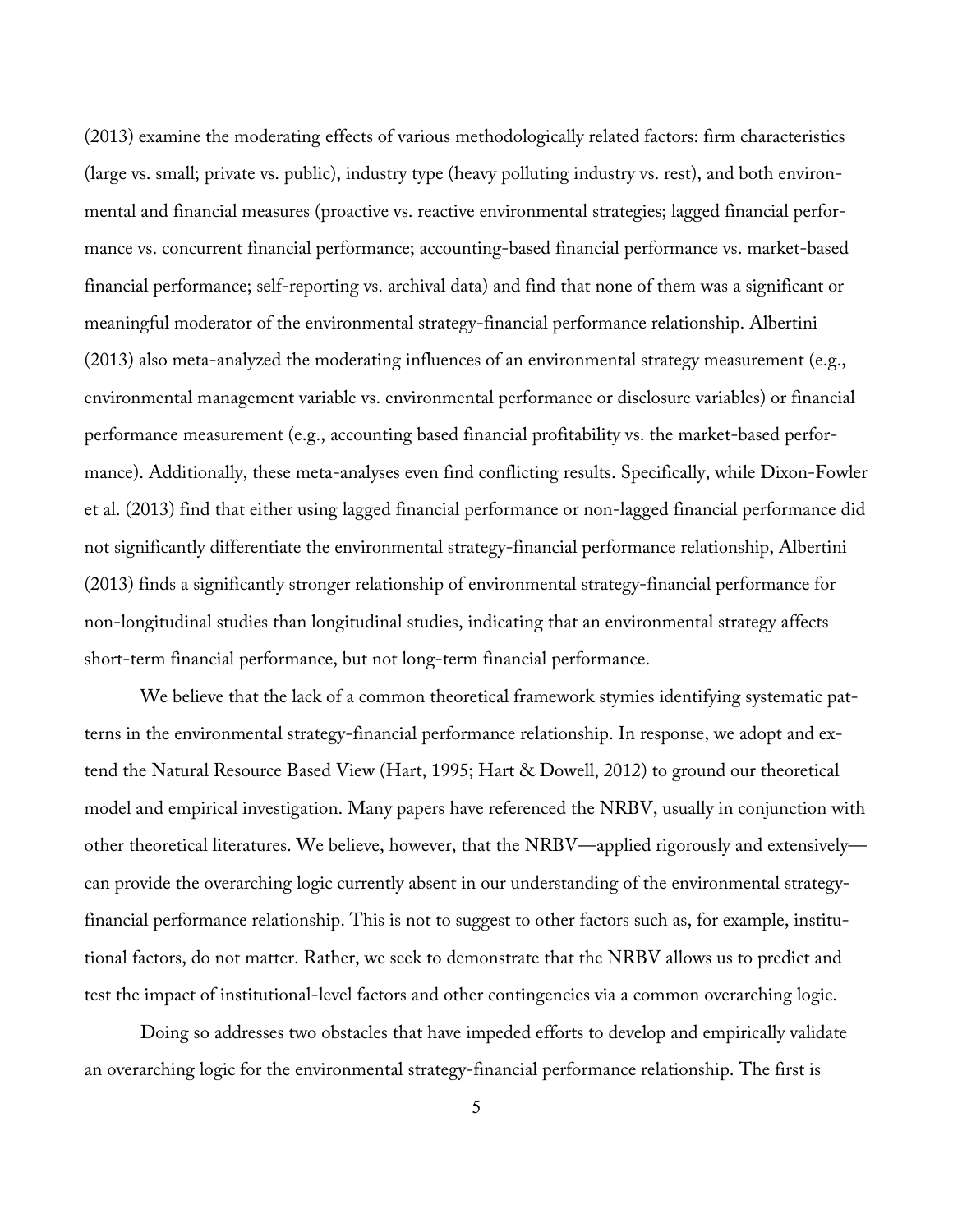measurement. Lacking an overall theoretical foundation, prior studies have measured environmental strategies in a multitude of ways, including overall environmental performance (Flammer, 2013), adoption of any internal environmentally related programs (e.g., audit, recycling, system installation, or ISO 14000; Du, Jian, Zeng, & Du, 2014; Walker & Wan, 2012), environmental innovation (e.g., environmentally related patents; Berrone, Fosfuri, Gelabert, & Gomez-Mejia, 2013), or as a dichotomy of pollution prevention or abatement (Berrone & Gomez-Mejia, 2009). It is very difficult to consolidate insights based on such idiosyncratic measures. By applying the NRBV's logic to categorize environmental strategies according to the capabilities on which they draw (Hart, 1995; Hart & Dowell, 2012), we overcome this difficulty by mapping the mass of seemingly distinct strategies into various broad categories (Hart & Ahuja, 1996).

The second obstacle is the diversity of theoretical explanations underlying proposed contingencies in the environmental strategy-financial performance relationship. We leverage the linkages between the NRBV and Barney's (1991) original Resource-Based View to argue that the impact of a given contingency can be understood by explicitly considering how it affects the Value, Rarity, Inimitability, and Organizational suitability (VRIO) of the capabilities underlying a firm's environmental strategy. Doing so provides a unified approach for understanding contingencies originating from diverse theoretical frameworks.

# **THE (NATURAL) RESOURCE BASED VIEW**

The Resource Based View of the firm puts forward the idea that a firm's competitive advantage is achieved through the use of a bundle of resources at the firm's disposal (Barney, 1991, 1995). The ability of a resource or capability to generate a sustainable competitive advantage depends on the degree to which it is Valuable, Rare, Inimitable, and exploitable given the firm's Organization (VRIO). A resource is valuable when it enables the firm to seize opportunities or neutralize threats (e.g., increasing customer willingness to pay for the firm's output or reducing the firm's costs), rare when competitors do not possess the same resource, inimitable when competitors cannot easily create a similar resource, and organizationally exploitable when it is complementary to the firm's formal reporting structure, management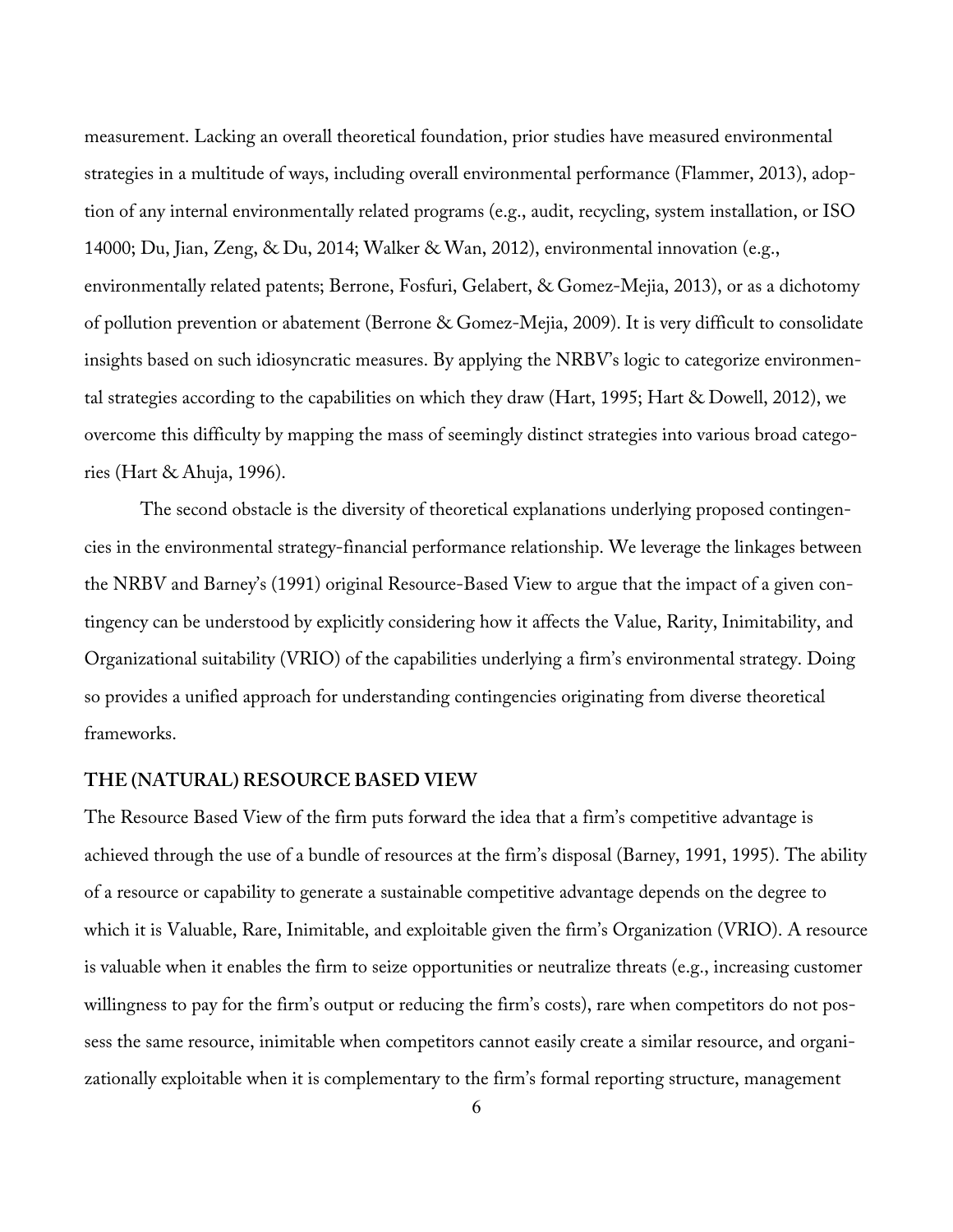control systems, compensation systems, etc. (Barney, 1995). Assuming organizational exploitability, strategies based on resources and capabilities that are valuable but not rare, can provide competitive parity. The addition of rarity can provide temporary competitive advantage until competitors imitate the underlying resources and capabilities. A sustainable competitive advantage occurs only when all four criteria are met.

In 1995, Hart extended the RBV by proposing the Natural Resource Based View (NRBV), which incorporated the interaction between a firm and its natural environment. Specifically, the NRBV emphasized the need to account for the constraints that the natural environment puts on firms (Hart, 1995). Specifically, Hart argued that environmental challenges can render firms' current capabilities increasingly inefficient and ineffective. Therefore, any competitive advantage premised on value being created by these capabilities would be diminished or lost entirely. At the same time, strategies linked to capabilities that retain or gain value in the face of environmental challenges will remain or become competitively salient to the degree that they meet the remaining criteria.

The NRBV is a more complete specification of the RBV in light of natural environment. The NRBV introduces three environmentally related strategic capabilities that allow for a competitive advantage. The first capability is pollution prevention. Pollution prevention refers to business activities in the production process to reduce or prevent effluent and/or emissions (Hart, 1995; Hart & Ahuja, 1996). The assumption here is that "less waste means a better utilization of inputs which results in lower material and waste disposal costs" (Hart & Ahuja, 1996: 31). Hence, pollution prevention capability may generate a competitive advantage via superior operational efficiency and cost reduction.

The second capability is product stewardship. Product stewardship entails designing a product that has minimal environmental impact over its entire life cycle. For example, IKEA's *flat packs* require them to design products in ways they can load and ship more in one transport, and minimize packaging waste (see IKEA webpage) or SodaStream's *Bio Bottles* are made of bio-degradable materials so that they can reduce landfill pollution (see Sodastream webpage). Over time, product stewardship may result in increasing a firm's positive reputation, this, in turn, may be a source of competitive advantage.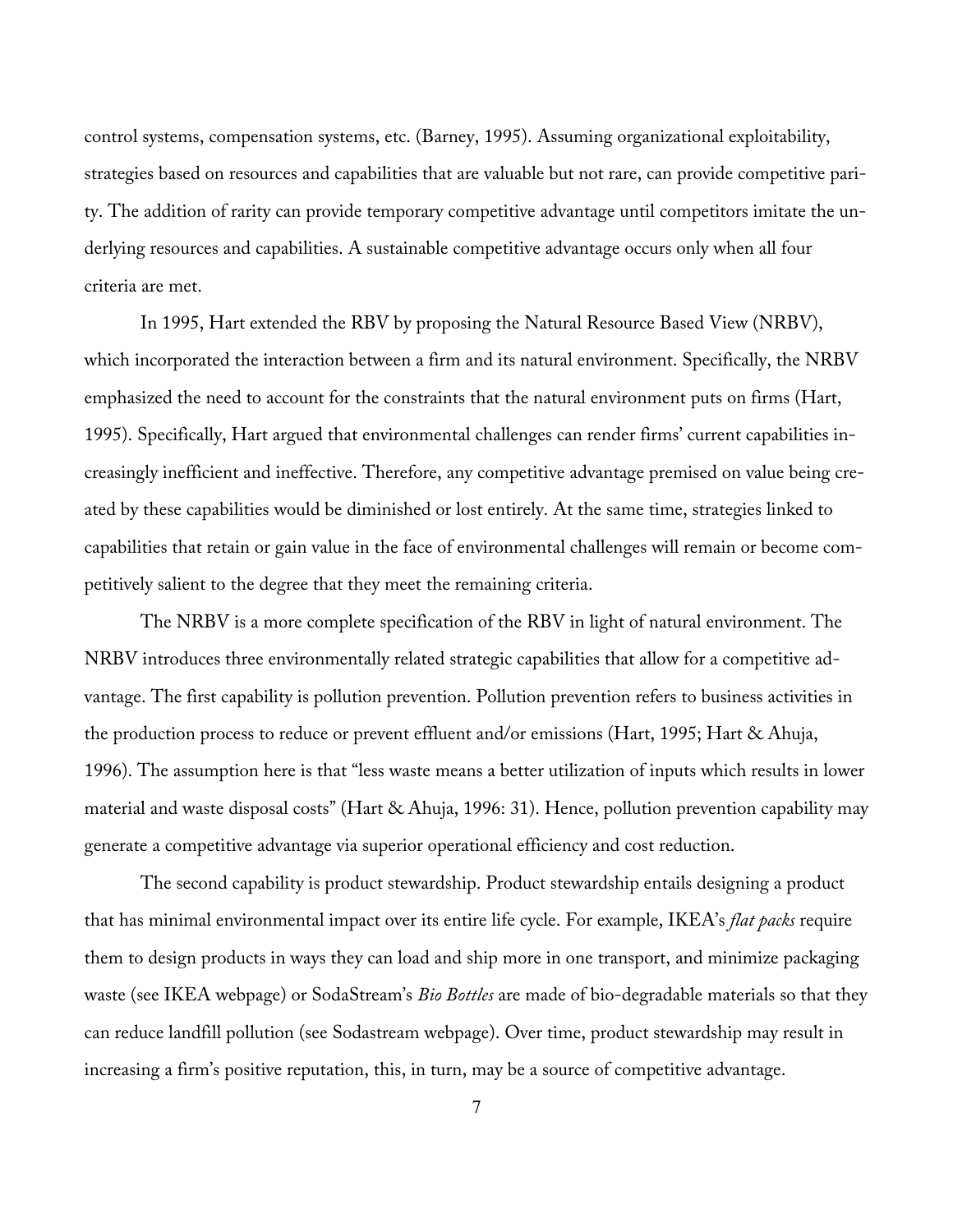The last capability outlined by Hart is sustainable development. This capability concerns not only limiting the environmental impact generated during the production/manufacturing process and a product's lifetime, but also improving economic and social conditions of countries that are affected by the firms' business activities. Particularly, a sustainable development strategy requires firms to realize that the business activities in developed countries are related to the poverty and natural environmental issues in developing countries, where they procure raw materials, run labor-intensive business activities, or sell the products (Hart & Ahuja, 1996). Hart (1995) states that establishing a future-oriented shared vision that incorporates global environmental conscientiousness and economic prosperity is a prerequisite to have this capability; as such, the capability in and of itself is a competitive advantage.

Although not included as a key strategic capability in Hart's NRBV framework, pollution control—activities that 'trap, store, treat, and dispose emissions and effluents' at the end of pipe stage (Hart & Ahuja, 1996)—also features in Hart's work. Because pollution control often requires "expensive and nonproductive pollution control equipment" to meet environmentally related governmental regulations, Hart argues that it is rarely conducive to either operational efficiencies or cost reduction (Hart, 1995: 992). Nonetheless, many firms still rely on pollution control and many scholarly studies include it as an environmental strategy (e.g., Berrone & Gomez-Mejia, 2009; Dixon-Fowler *et al.*, 2013). Thus, we include it among the environmental capabilities we consider, subjecting it to the identical logic as those already included in the NRBV.

#### **TYPES OF ENVIRONMENTAL STRATEGIES AND FINANCIAL PERFORMANCE**

We begin our hypothesis development by establishing that, viewed through the (N)RBV lens, environmental strategies as a general category can reasonably be assumed to be associated with greater competitiveness and, thus, superior financial performance. We then examine each of the above mentioned types of environmental strategies through the same lens, developing hypotheses regarding the strength of the relationship between the strategy and a firm's financial performance.

The case for environmental strategies—that is, strategies that are good for the environment producing value in the RBV sense is straight-forward. Environmental protection efforts can reduce fines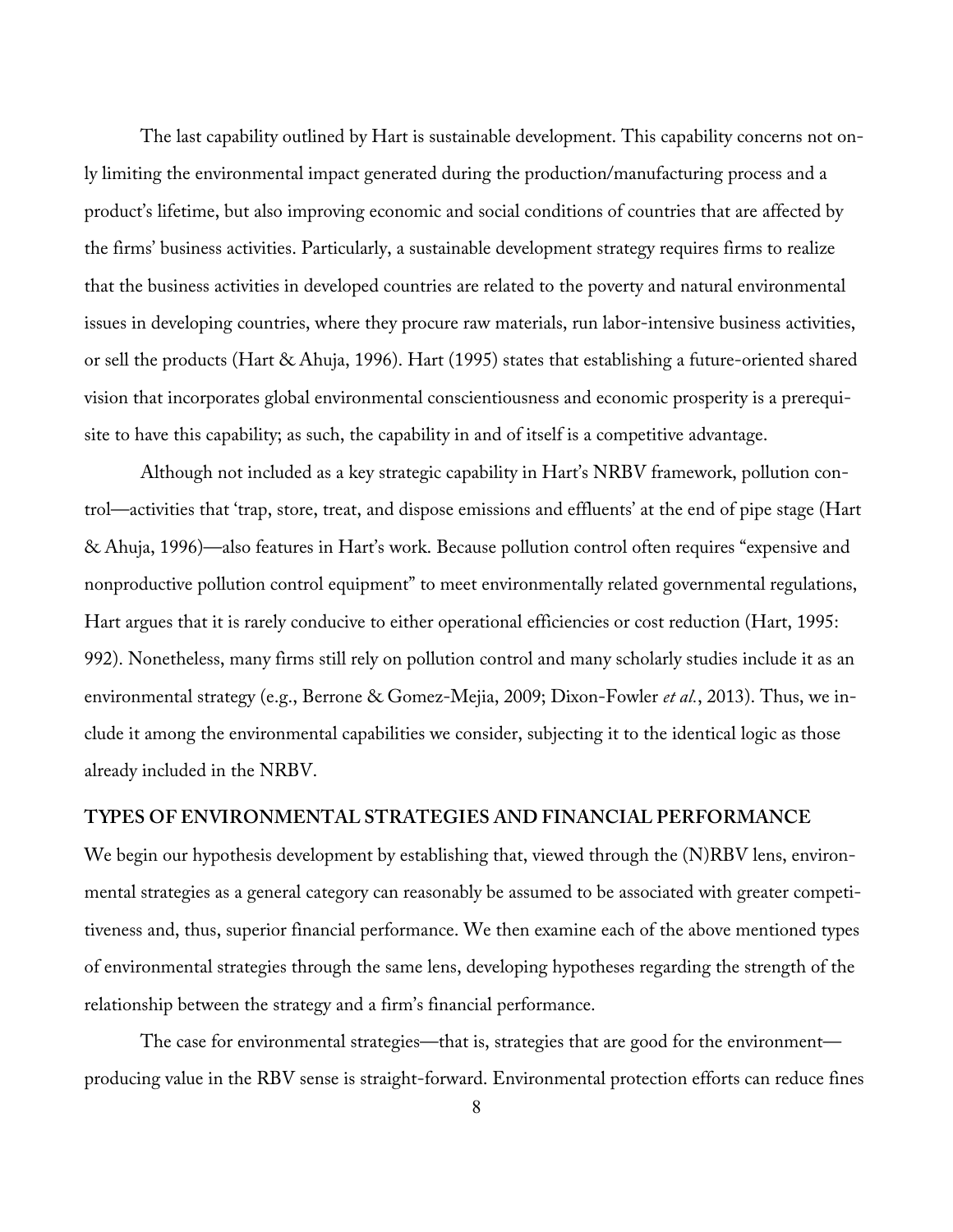and legal costs associated with violations of environmental regulations (Gunningham, Kagan, & Thornton, 2004). They can also minimize risks associated with negative environmental incidents, including reputational damage and disrupted operations (Coombs, 2007). Strategies to improve their operating efficiency by reducing waste and using input resources more efficiently may have the added benefit of reducing costs (DeSimone & Popoff, 2000). Offering environment-friendly products may increase willingness to pay among environmentally-minded customers and/or attract new consumers, increasing revenues (Kassinis & Soteriou, 2003). Because environmental strategies can generate value through the combination of reducing costs, minimizing risk and increasing revenue, we would expect them to be associated with competitive advantage. If firms using environmental strategies have a superior competitive position to those lacking such value-generating strategies, we propose a positive relationship between a firm engaging in an environmental strategy and its financial performance.

*Hypothesis 1: An environmental strategy is positively associated with financial performance.* Of course, this hypothesis is only a first approximation of the relationship we expect to find. In particular, it does not incorporate the costs associated with implementing environmental strategies. However, the observed occurrence of firms pursuing more extensive environmental strategies than legally mandated minimum indicates that some firms, at least, believe the value created will exceed the costs incurred. Unless these firms are systematically mistaken, the logic of Hypothesis 1 holds. The Hypothesis 1 also does not include consideration of the other RBV conditions. According to (N)RBV logic, the competitive advantage generated by valuable environmental strategies will be small and/or transient to the degree these conditions are not met.

Despite these caveats and its straight-forward nature, Hypothesis 1 provides an important foundation for our subsequent hypotheses. It sets the stage for viewing different types of environmental strategies and various contingencies through the lens of how they affect value creation, rarity, inimitability and organizational exploitability. We next consider the relative ability of the above-discussed environmental capabilities to create competitive advantage and, thus, superior financial performance.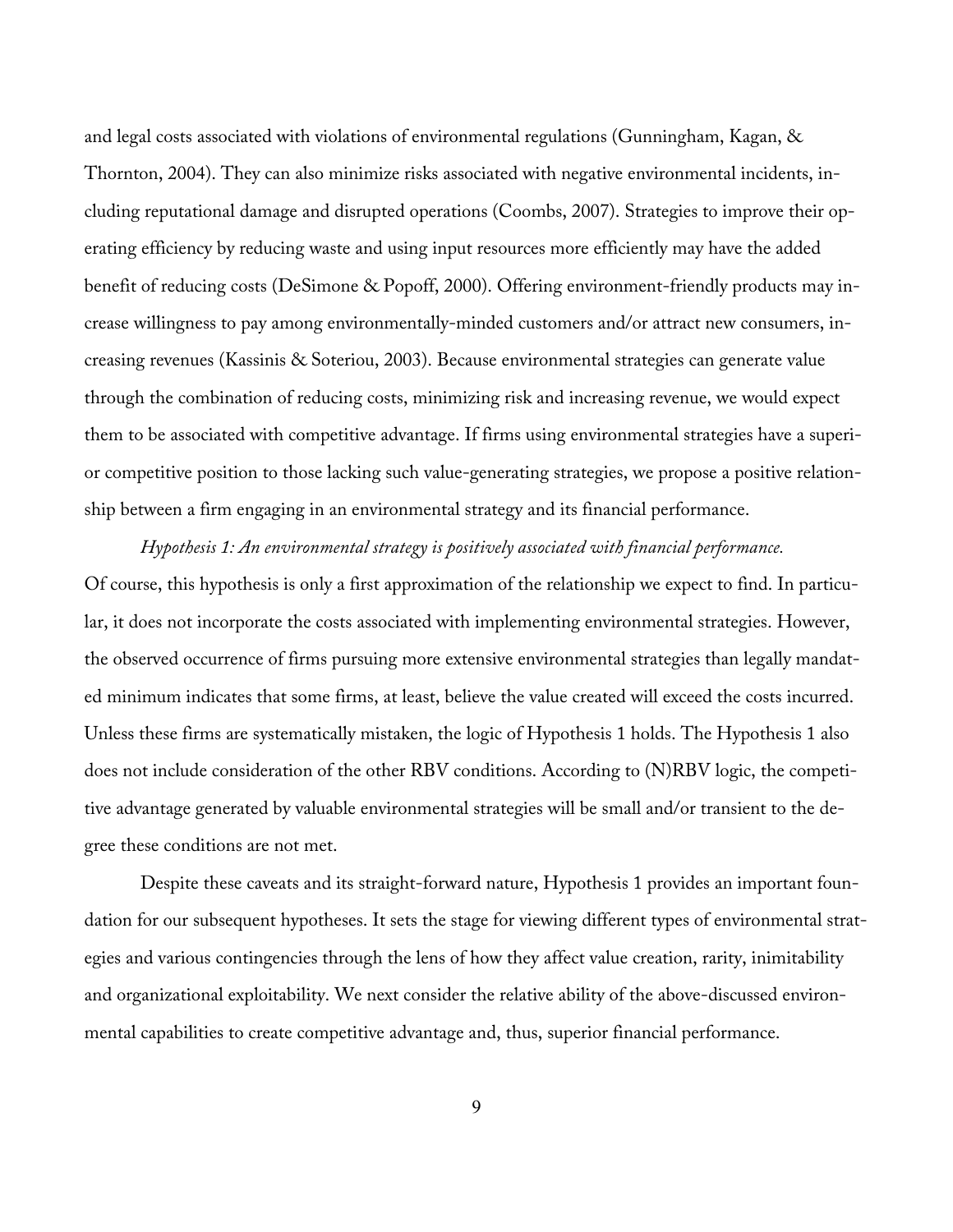Pollution prevention, the NRBV's first capability, refers to activities in the production process to reduce or prevent the generation of waste that will become effluent and/or emissions. The value of pollution prevention comes primarily through cost and risk reduction. As a firm generates less pollution during production, it has less need to invest in subsequent "end-of-pipe" pollution abatement. Because fewer pollutants are generated during production, there is less risk of storage or filtering mechanisms failing catastrophically, e.g., the failure of a dike that released over 500 million gallons of fly-ash slurry from a Tennessee Valley Authority power plant in 2008 (Simone, 2008). Additionally, a pollution prevention strategy drives a firm to use input resources more efficiently, providing additional cost savings.

Pollution prevention generally requires redesigning existing production processes and routines to optimize over a new set of criteria. Firms may be discouraged from pursuing such an effort because it requires novel expertise and can be costly and disruptive, increasing the rarity of pollution prevention. Because a pollution prevention strategy is often complexly embedded in production processes, it is less likely to be imitated (Hart, 1995). In addition to knowledge barriers including causal ambiguity, interfirm differences in production systems may make wholesale imitation of a rival's pollution prevention system impractical.

Product stewardship, the second capability of the NRBV, entails designing a product that has minimal environmental impact over its entire life cycle. That is, beyond being produced with minimal pollution, products are designed to minimize negative environmental impact during use and even after disposal. For example, 3M in France developed a new truck decking system in their transportation trucks (3M, 2008), which allows for easier loading and unloading of pallets with less product damage, reducing daily truckloads by 40% and consequently reducing waste and pollution. The system generates value for business customers, who save on transportation and fuel costs, in addition to the satisfaction of operating in a more environmentally sustainable fashion. Consumers may prefer eco-friendly products even when they experience no direct cost saving from them. For example, Kim (2013) found that such consumers prefer the more costly green electricity generated by renewable fuels over brown electricity generated by fossil fuels. This type of product differentiation and the additional willingness of customers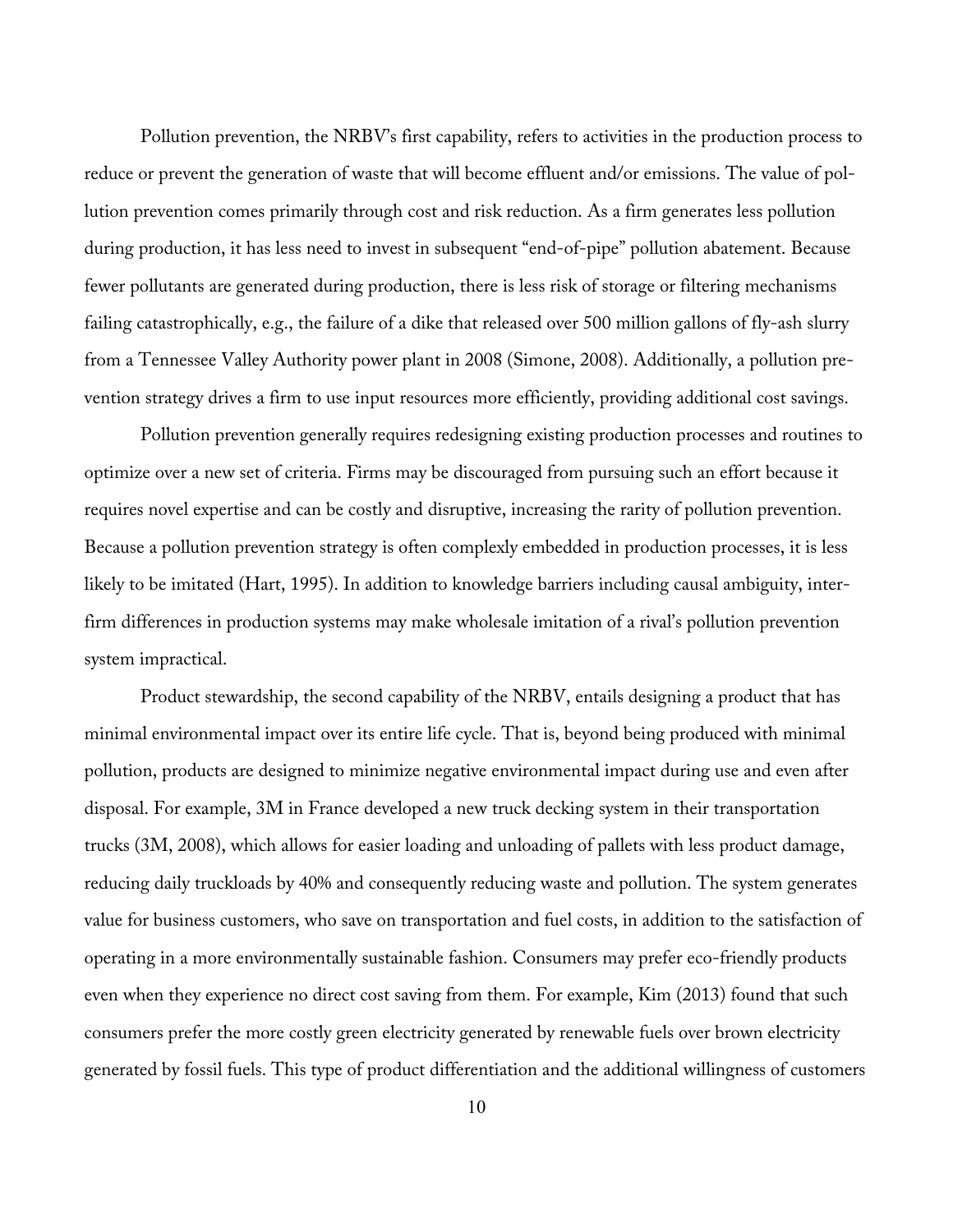to pay it generates provide an additional mechanism for product stewardship to generate value, in addition to potential cost savings related to more efficient production.

Product stewardship efforts are often highly demanding, requiring coordination across design, production, distribution and marketing. Like pollution prevention, the complexity, cost, ambiguity and systematic nature of product stewardship should increase the rarity of this capability, while impeding imitation.

Sustainable development, the last strategy of the NRBV, involves practices or policies that "minimizes environmental burden of firm growth and development" (Hart, 1995: 992). Hart and Dowell (2011) emphasize that sustainable development encompasses not only direct environmental impacts but also related social and economic concerns. For example, activists accused Coca-Cola of depleting groundwater in north India where it had several bottling plants (Rana, 2016), damaging the natural environment and hurting the economies of nearby agricultural communities. In response, more than a million Indian traders boycotted Coca-Cola products (Doshi, 2017; Hincks, 2017), leading Coca-Cola to close multiple bottling plants and cancel its plans to build more facilities in the region.

As Coca-Cola's experience demonstrates, sustainable development can create value by preserving current market position and enhancing the potential for future growth opportunities. Hart (1995) argues that the long-term value of sustainable development provides a reason to firms to not pursue short-term profits at the expense of the natural environment, even in developing countries which may currently lack strong environmental regulations and expectations.

Sustainable development is the most advanced strategy among the three that Hart (1995) sets forth. It requires the most extensive changes along the firm's broad supply chains, value chains, as well as organizational culture. Therefore, a sustainable development strategy and the resources and capabilities to execute it are hard to imitate and hence are likely to be rare.

Pollution prevention, product stewardship, and sustainable development stand in contrast to pollution *control*, which seeks to minimize the impact of pollution by the trapping, storing, and treating of emissions and effluents at the end-of-pipe stage (Frosch & Gallopoulos, 1989; Willig, 1994). Pollution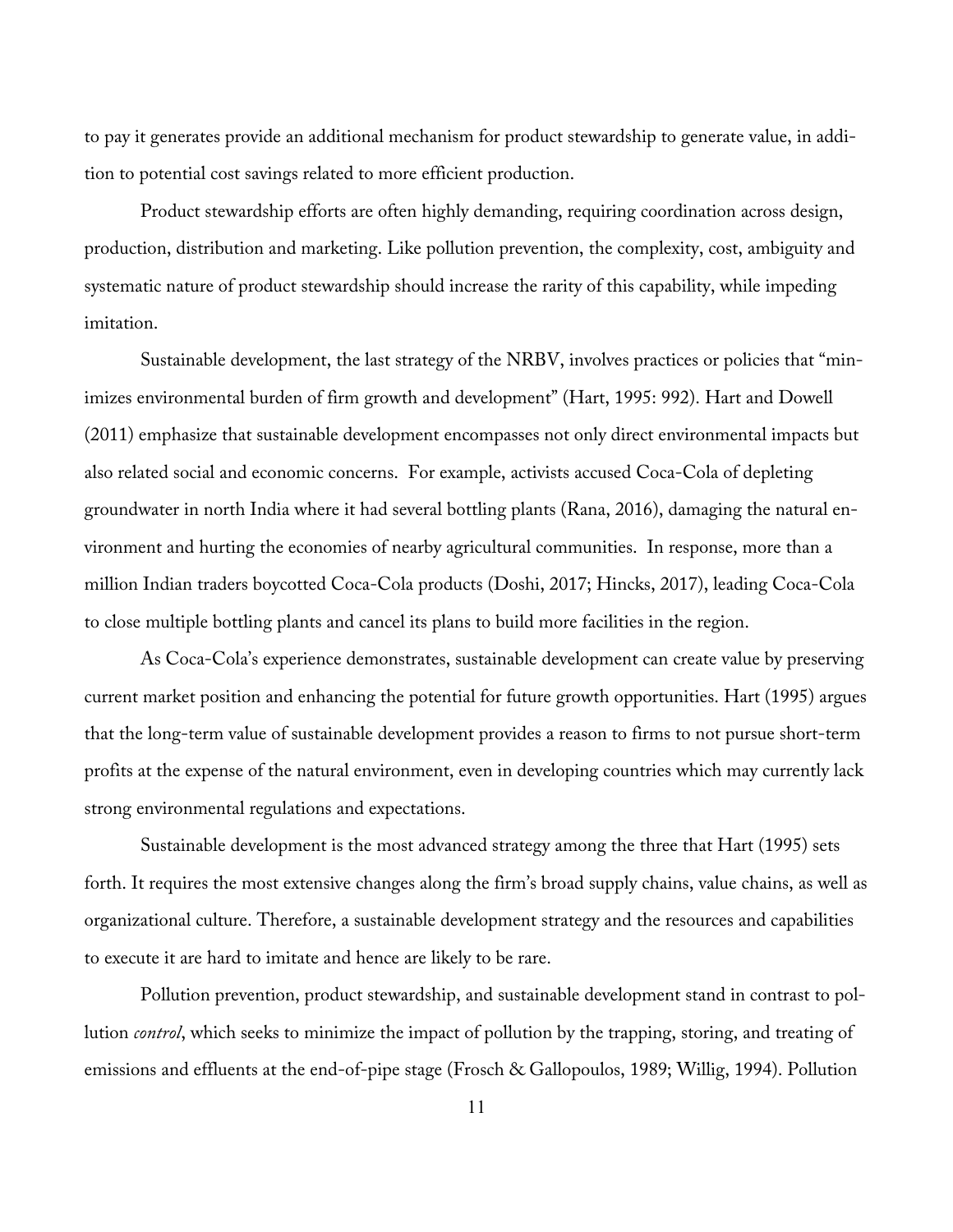control equipment, e.g., scrubbers to remove particulates and sulfur oxides from coal power plant exhaust, are often expensive and detrimental (or at best neutral) for efficiency. Because the overall production process is not redesigned to minimize the initial generation of pollution, the cost and risk reductions that accompany pollution prevention are less present in control strategies. Not only will pollution control thus generate less value, rival firms are more likely to quickly and easily imitate their competitors by installing similar systems (e.g., scrubbers, recycling systems, etc.). Such end-of-pipe pollution reduction systems are relatively independent of the whole production process and/or routines, so firms quickly install same or alternative systems at the end-of-pipe stage.

This application of RBV logic demonstrates that although each type of environmental strategy can generate value, pollution prevention, product stewardship, sustainable development strategies should generally have more value-generating potential than pollution control strategies. Additionally, they are harder and/or costlier to imitate than a pollution control strategy. Therefore, we would expect a pollution prevention, product stewardship, or sustainable development strategy to generate a larger and more sustainable competitive advantage than a pollution control strategy. Accordingly, we propose the following hypotheses.

*Hypothesis 2a: A pollution prevention strategy is more positively associated with financial performance than a pollution control strategy.*

*Hypothesis 2b: A product stewardship strategy is more positively associated with financial performance than a pollution control strategy.*

*Hypothesis 2c: A sustainable development strategy is more positively associated with financial performance than a pollution control strategy.*

### **ENVIRONMENTAL SALIENCE AS A CONTEXTUAL VARIABLE**

A clear consequence of RBV logic is that the strength of a firm's resources and capabilities cannot be considered independently of the context in which the firm operates (Sirmon, Hitt, Arregle, & Campbell, 2010). A resource may generate value in one context, but not in another. Similarly, a resource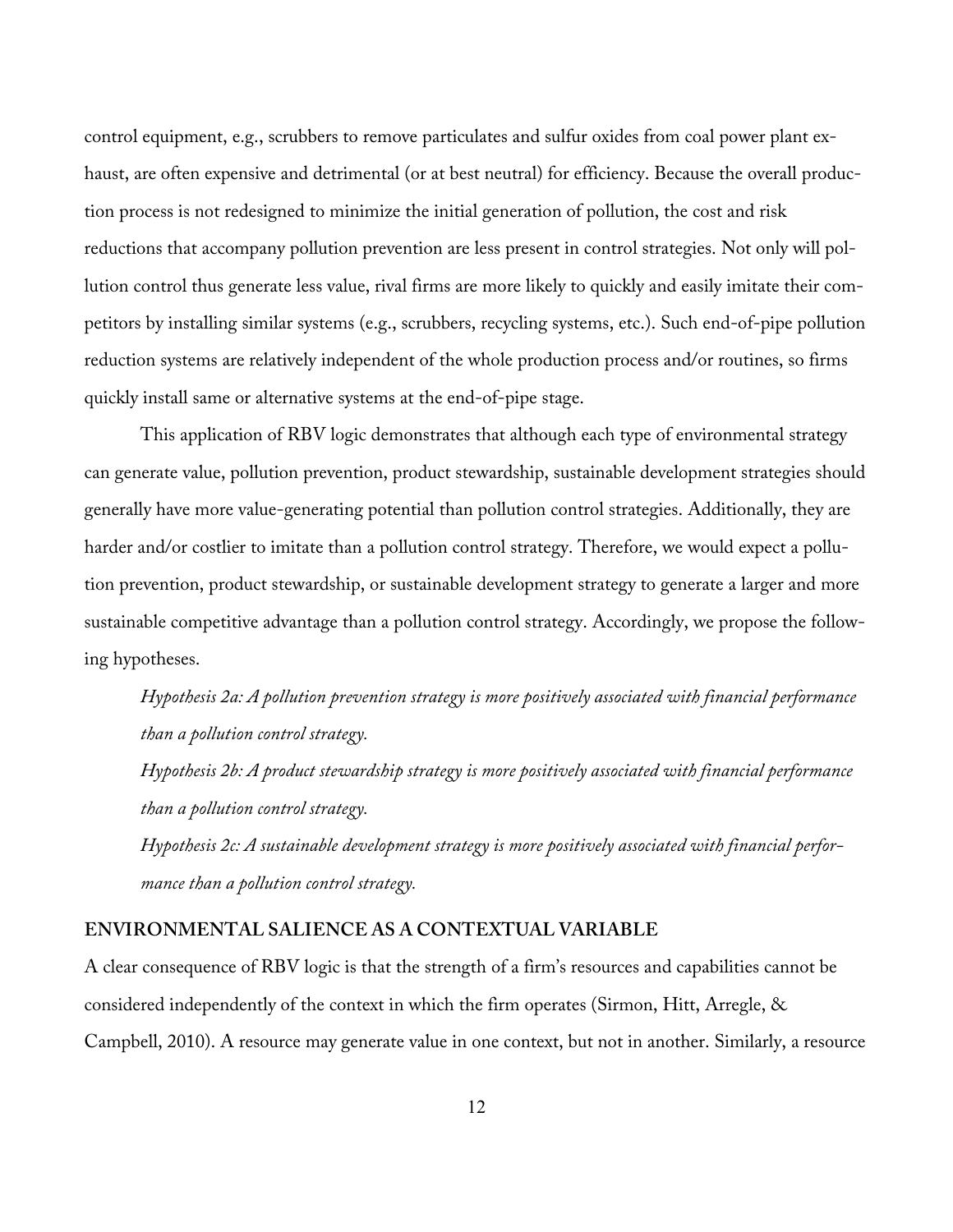that is rare in one context may be much more common in another. To capture this effect, we investigate environmental salience in three separate contexts.

Specifically, we explore the impact of time, country, and industry on the magnitude and sustainability of competitive advantage created by an environmental strategy. We believe that they may explain inconsistencies in prior findings. Relatively few individual papers have explicitly considered variation within a specific context. Of those that have, most have made cross-national comparisons (Cheng et al., 2014). By taking advantage of the variety of contexts studied in the body of prior work, we can make comparisons that have not appeared in individual papers. If variation within these contexts significantly affects the environmental strategy/firm performance relationship, inconsistent findings may largely reflect cross-study contextual variations, the importance of which has not previously been appreciated.

Before developing hypotheses, it is useful to establish that the salience of environmental issues varies significantly within each of these contexts. Beginning with the context of time, Stalley (2010) argued that the influence of environmentally related legislation on firms increased significantly starting around the year 2000. In addition to the direct regulation, such as stricter emission standards for cars in the U.S. Barcott (2004), normative pressure from various non-governmental institutions became increasingly stronger as pressure from consumers with environmental concerns, activist groups, and other such entities pushed firms to strive for practices that reach beyond mandatory regulations (Berrone et al., 2013; King, 2008). At the same time, diverse stakeholders started to value environmental strategies more; specifically, a reputation for environmental consciousness became ever more important (Flammer, 2013; Ioannou & Serafeim, 2014). For example, using a sample of public US firms over 15 years, Ioannou and Serafeim (2014) examined the changes in analysts' perception of corporate social responsibility (CSR) and find that, in the early 1990s, analysts were more pessimistic about the values of high CRS ratings of firms, but over time, analysts gradually showed a more optimistic view on firms' CSR, issuing more positive recommendations of firms with high CSR ratings. Collectively, the evidence suggests that firms were more cognizant of the natural environmental in the 2000s than they were the 80s and 90s.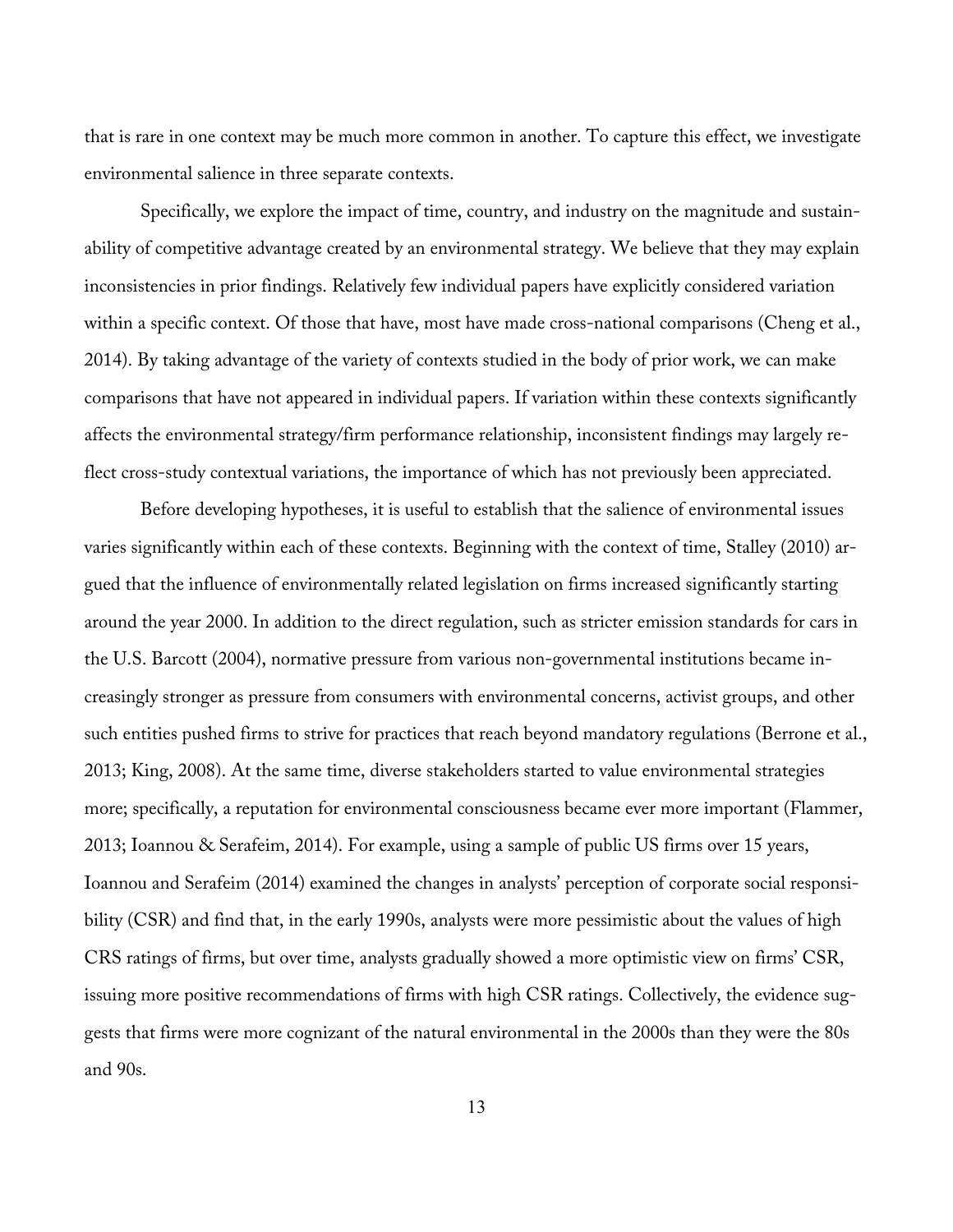The country context is critical because most environmental regulations are established at the national level (Marcus, Aragon-Correa, & Pinkse, 2011). While environmental concerns have generally increased over time for most countries, there exist substantial country-level differences in the strength of such pressures for firms (Brechin, 1999; Dunlap & Mertig, 1997; Gelissen, 2007; Tsai & Child, 1997). The debate on *pollution havens* well represents the country-level regulatory differences (Madsen, 2009), and research finds a strong positive relationship between national income per capita and the strictness of environmental regulations (Dasgupta, Wheeler, & Mody, 1999) This indicates that economically developed countries may have more strict environmental regulations than developing countries.

Environmental salience also varies significantly across industry contexts. Evidence for this variation includes the large differences in average environmental compliance expenditures across industries (see U.S. Census Bureau Pollution Abatement Costs & Expenditures Survey<sup>1</sup>). Firms operating in highly polluting industries such as chemicals and power generation are likely to produce a higher (negative) environmental impact and are thus subject to greater regulatory and public pressure to address environmental issues than other industries. Accordingly, many studies of environmental strategies have gravitated towards using these industries as their samples (c.f. Bansal, 2005; Berrone & Gomez-Mejia, 2009; Clarkson, Li, Richardson, & Vasvari, 2008).

Variation along each dimension of a firm's context, we argue, affects both the value that environmental strategies can generate and rarity of the requisite resources and capabilities. We focus on these two facets of VRIO because they are the most direct linkage between context and competitive advantage. Additionally, they may be closely intertwined as we discuss.

Turning first to value creation, the RBV identifies meeting regulatory demands and satisfying stakeholder expectations as two ways a resource can create value. The former suggests that environmental strategies have greater value generating capacity in countries, industries and times that impose stricter environmental regulations. The strength of environmental regulations may also affect the latter avenue

<u> Andrew Maria (1989)</u>

<sup>1</sup> https://www.census.gov/econ/overview/mu1100.html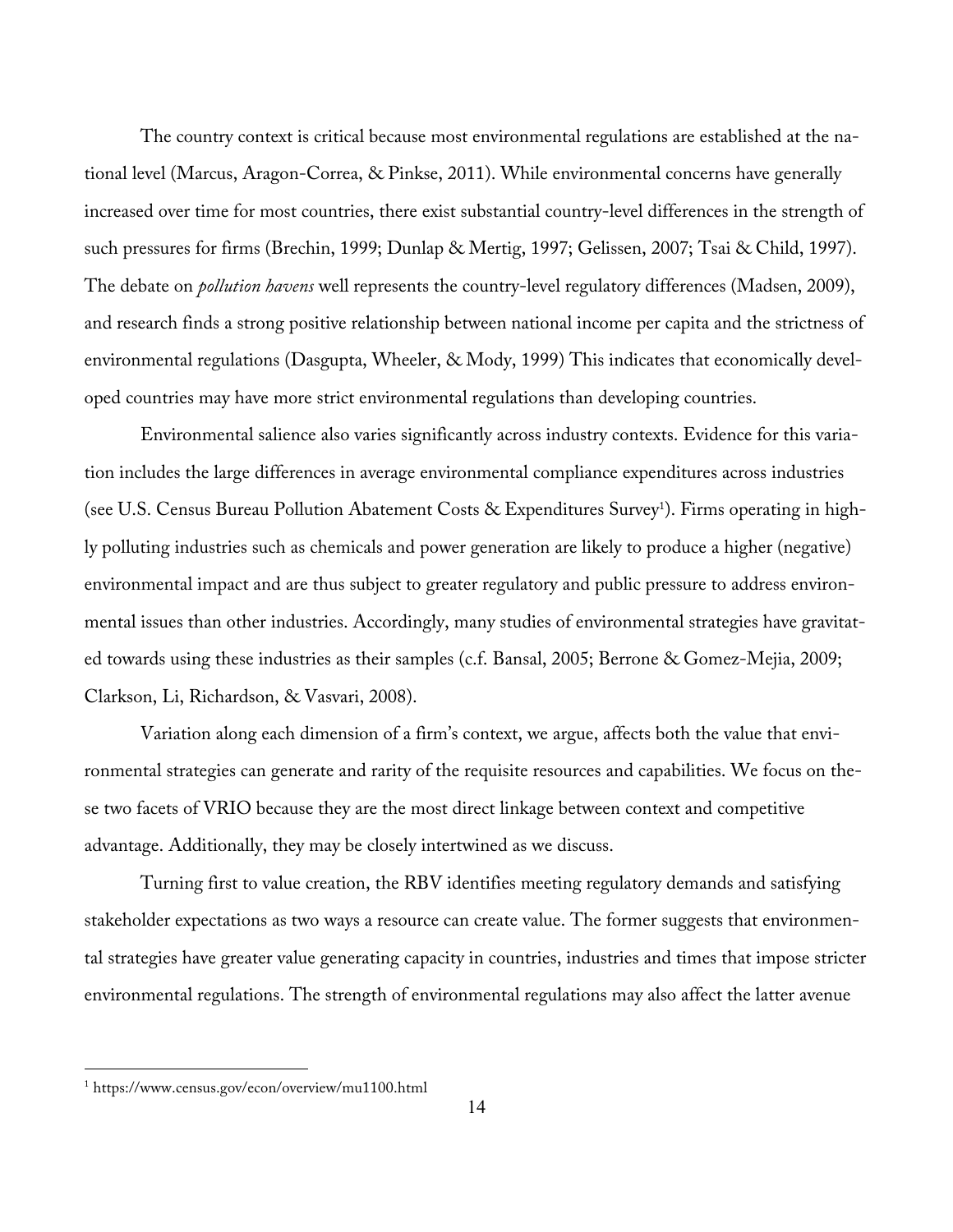of value creation by increasing the salience of environmental issues to stakeholders include customers, and capital providers (Ambec & Lanoie, 2008; Bansal & Clelland, 2004)

Value creation must be weighed against the costs it imposes. Environmental strategies can be costly for firms to implement and maintain, requiring substantial investment in reducing pollution, redesigning products, the production process, restructuring divisions, or developing new human capital (Aragon-Correa, 1988; Hart & Ahuja, 1996). For instance, according to U.S. Census Bureau's Pollution Abatement Costs and Expenditures Survey, in 2005 firms in the U.S. manufacturing sector spent an average of five percent of all capital expenditures on environmental compliance; given the nature of the manufacturing businesses and how much is spent on capital, five percent is a non-trivial amount (Madsen, 2009).

Therefore, contexts in which environmental regulation is weak and/or the salience to stakeholders of environmental issues are low seem to offer relatively little upside to extensive environmental strategies. If firms face minimal legal or social sanctions for dumping untreated industrial waste into a waterway, funds invested in pollution prevention would likely generate more value if used for other business activities. In contexts where regulation is strong and/or stakeholders find environmental issues highly salient, failure to pursue environmental strategies may incur financial punishment from regulators and consumers (e.g., boycotts), increasing the net value of pursuing such strategies (Surroca et al., 2013). Accordingly, we expect that the strength of environmental regulation and salience of environmental issues to increase the value generated by environmental strategies and the requisite resources/capabilities.

However, when context increases the value of a given strategy, it increases the motivation for all firms in that context to pursue that strategy, *certeris paribis* (Oliver, 1997). When the value of an environmental strategy is more obvious to firms as is with strong environmentally related institutions, more firms may attempt adopt similar environmental strategies. To the extent that many firms can do so, the rarity of an environmental strategy will decrease. Although still valuable, environmental strategies stop providing competitive advantage and become a requirement for mere competitive parity.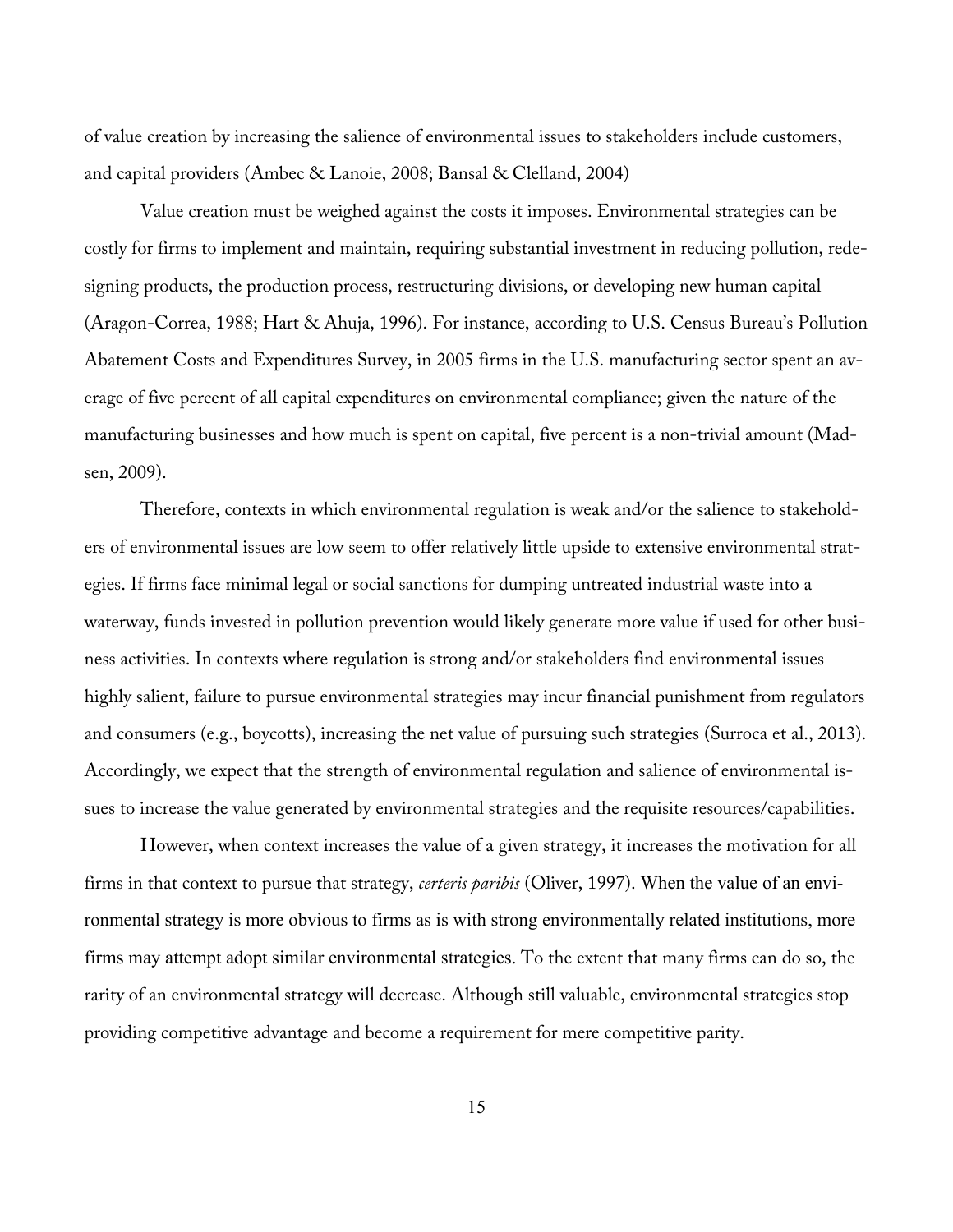So, strong environmental regulation should increase the ability of environmental strategies to generate value, which should induce many firms to pursue such strategies decreasing their rarity. Whether the combined influence of value and rarity on competitive advantage—and thus financial performance--is positive or negative depends on which of them changes more with the strength of environmentally related institutions. Unfortunately, current theory provides no clear prediction in this regard. Accordingly, we offer competing hypotheses.

*H3: The relationship between environmental strategy and financial performance is stronger in (a) time periods, (b) countries, and (c) industries with high environmental salience with low environmental salience.*

*H3alternative: The relationship between environmental performance and financial performance is weaker in (a) time periods, (b) countries, and (c) industries with high environmental salience than those with low environmental salience.*

## **METHODS**

#### **Data Collection**

For our meta-analysis, we took several steps in collecting articles related to environmental management strategy and financial performance.. In selecting our journal list, we adopted the lists of journals that previous meta-papers on the link between environmental strategies and financial performance used (e.g., Dixon-Fowler et al., 2013; Albertini, 2013), and then added the management journals that recent review papers included (Helfat & Martin, 2015). These searches resulted in total 42 journals<sup>2</sup>. Our search covered major business journals in accounting, business ethics, environmental policy, environmental innovation, management, supply chain management, and economics areas. Second, because our study focuses on environmental strategy types according to the NRBV, it was important to search for studies that examine capabilities that are referenced in the NRBV. Using Web of Science, we found that 90 percent of the studies (i.e., 801 of 890) were published after 2004.<sup>3</sup> Therefore, we used 2004 as the starting year for

<u> Andrew Maria (1989)</u>

<sup>&</sup>lt;sup>2</sup> See the Appendix 2 for the journals included.<br><sup>3</sup> This statistic is based on the analysis of citation information of Hart (1995) in Web of Science on January 27, 2016.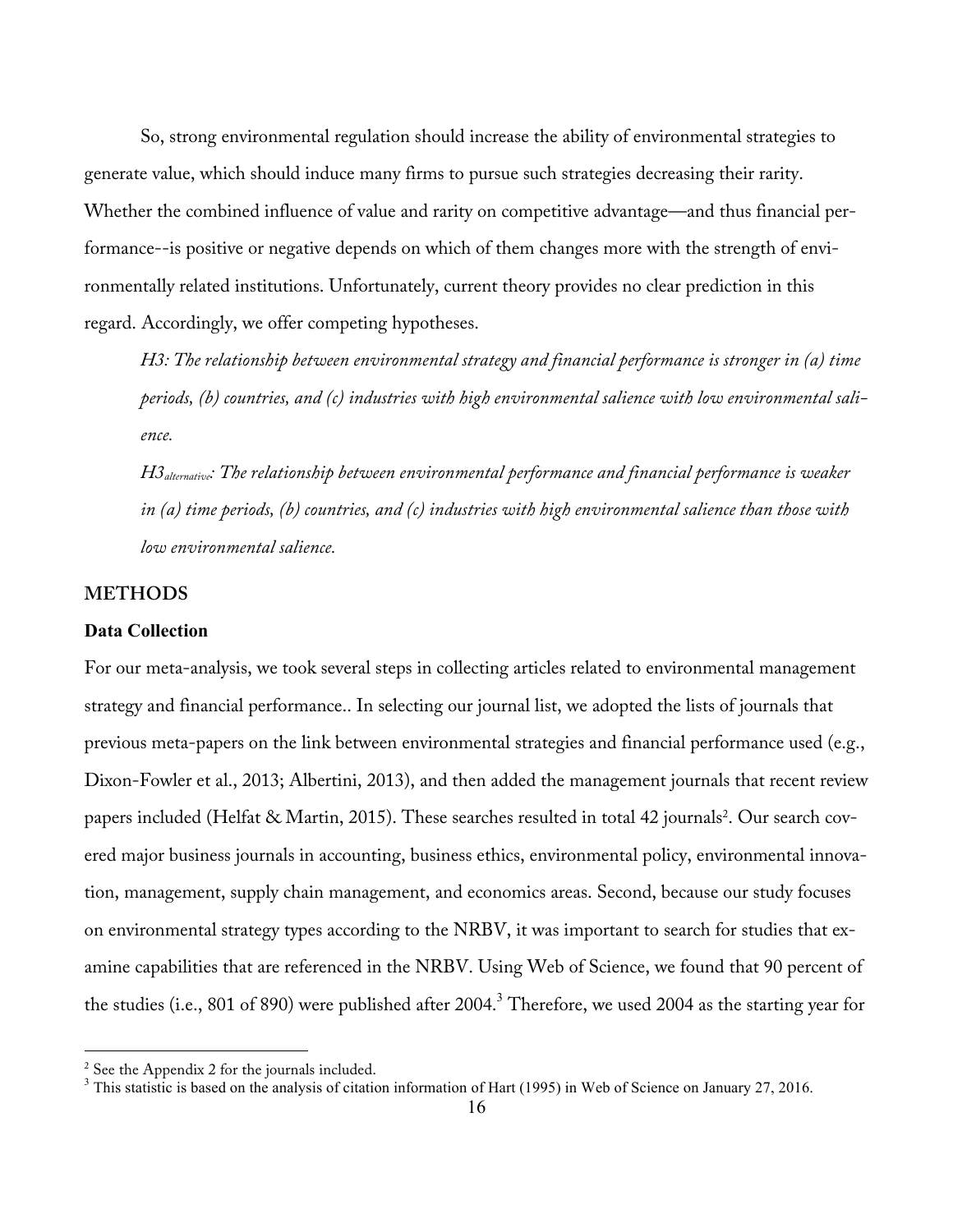our search; this also allowed for us to gather 10 years of published studies. We then conducted an issueby-issue search of the 42 journal papers. Also, to resolve the file drawer problem resulting from exclusion of unpublished studies (Rosenthal, 1979), we requested authors who presented studies about environmental strategies in the 2014 annual Academy of Management and the 2014 Strategic Management Society conferences to share unpublished studies including dissertations, and received eight unpublished studies.

Next, we excluded studies that did not include usable environmental strategy and financial performance variables, as well as studies that were meta-analytic, theoretical, lacked a correlation table, qualitative, review papers, or had overlapping data using the same variables. Ultimately, we identified a total of 193 usable samples from 56 empirical articles in 19 journals and a dissertation (See Appendix 3 for the articles).

Three researchers then independently coded a ten-percent subset of the studies as detailed below. An inter-rater reliability test indicated a 91% agreement rate; all discrepancies were subsequently resolved through discussion (Lipsey & Wilson, 2001; Perreault & Leigh, 1989).

#### **Coding Types of Environmental Strategies**

Our coding scheme for the environmental management strategies is based on Hart's (1995) NRBV. As discussed above, we added the category, pollution control, to the original categories of pollution prevention, product stewardship, and sustainable development strategies of the NRBV.

The least involved environmental strategy, pollution control, includes measures related to reducing pollution that is already generated via methods such as end-of-pipe waste treatment, disposal, and recycling. Examples of variables categorized as a pollution control strategy include the amount of toxic waste treated or recycled (e.g., Clarkson et al., 2008; Berrone & Gomez-Mejia, 2009).

Measures categorized as pollution prevention describe firm behaviors that reduce pollution by modifying the production process to minimize input usage and the production of effluent and/or emissions. Examples of variables coded as pollution prevention strategies are the changing business of pro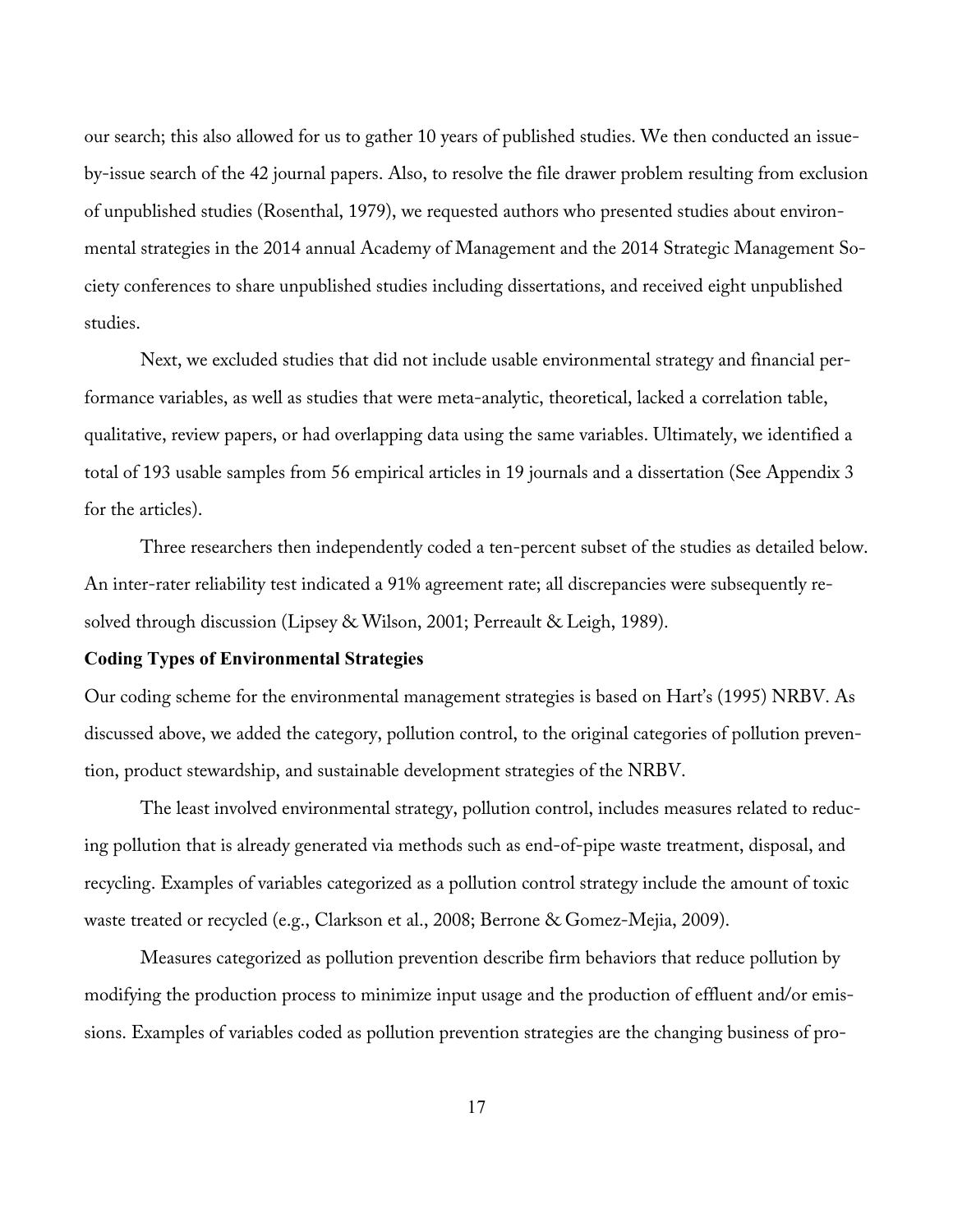cesses to reduce waste (McKeiver & Gadenne, 2005) and the extent to which a firm takes action in order to avoid waste and prevent pollution (Jayachandran, Kalaignanam, & Eilert, 2013).

We categorize measures as a product stewardship strategy, the most involved, if the variable indicates the reduction of pollution during life-cycle of a product by using clean or environmentally preferable inputs or the reduction of pollution by creating products that are environmentally friendly, such as compostable products. An example measure includes green product innovation; this type of innovation involves pollution avoidance during the product design process and the deliberate creation of products that are easy to recycle and/or reuse (Chen, Lai, & Wen, 2006).

Hart's NRBV includes the additional category of a sustainable development strategy. This capability refers to a type of practice or policy that "minimizes environmental burden of firm growth and development" (Hart, 1995: 992). In this paper, Hart (1995: 992) suggests that 'shared vision' is the key resource for this type of strategy. Following his argument, we coded measures such as 'the company has integrated its environmental plans, vision, or mission to company culture' (e.g., Chang, 2011) as sustainable development. In addition, we also coded measures as 'sustainable development' if it captures a firm's effort to "minimize environmental burden of firm's growth and development" for future generation (Hart, 1995: 1005). For instance, a composite measure that includes all items such as 'eliminated or reduced operations in environmentally sensitive locations' and 'protected claims and rights of aboriginal people or local community' is coded as sustainable development (e.g., Bansal, 2005).

Some measures did not fall into any of the aforementioned categories (e.g., aggregate measures of both environmental strengths and concerns from KLD), were too broad to characterize (e.g., a dummy variable for whether or not a firm discloses environmental information), or were environmental performance (e.g., the amount of pollution emitted). We did not categorize these into one of our strategies (i.e., categorized as 'not specified'). Table 1 offers a summary of the environmental strategy categories and measures as described here.

> ------------------------------------- Insert Table 1 about here -------------------------------------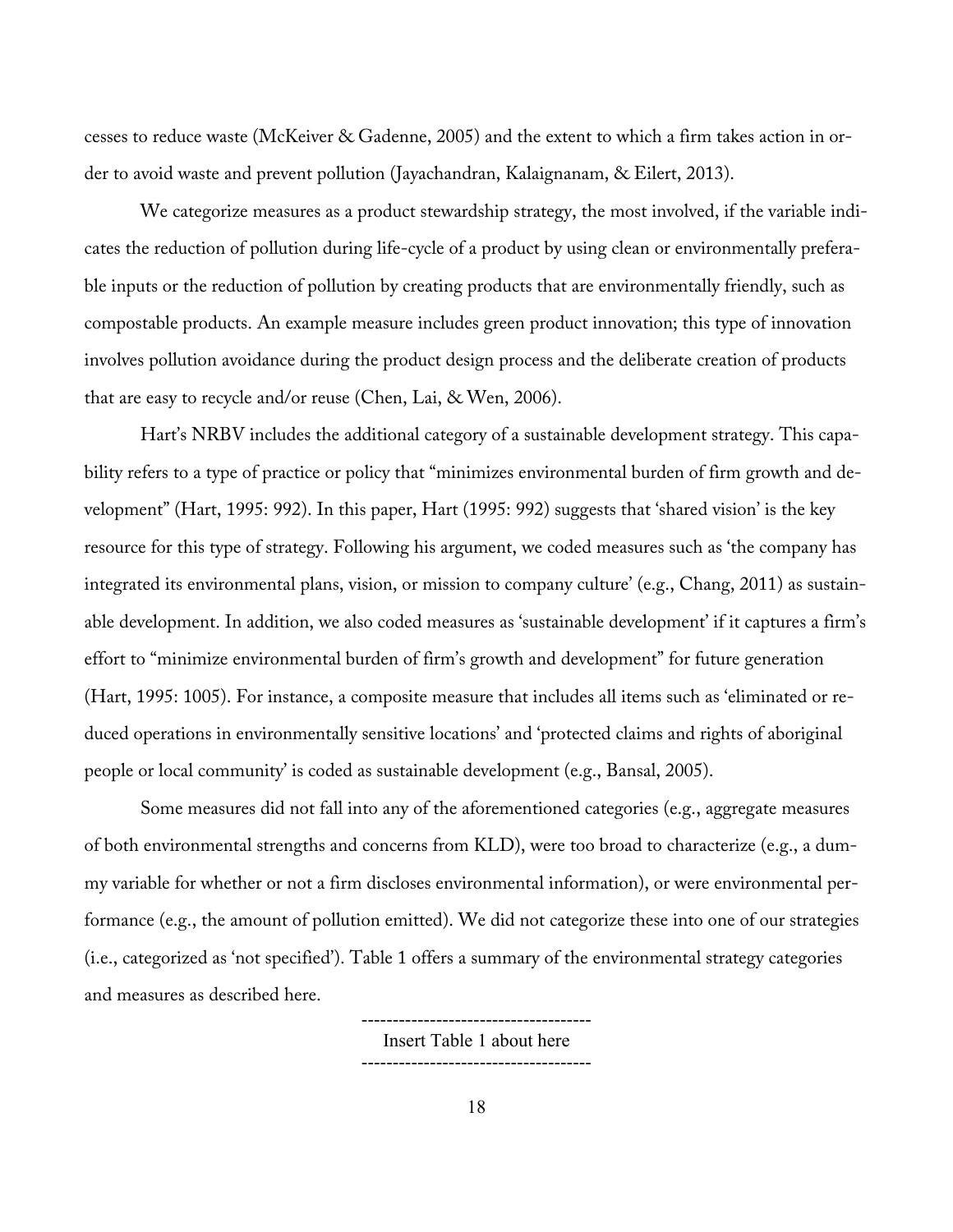#### **Coding for Environmental Salience**

We operationalized the effect of *time* based on findings from Flammer (2013). Her study examines the surge of "media attention and shareholder proposals related to environmental CSR" in 2000 (Flammer, 2013: 762). Therefore, we used 2000 as a focal point to separate the sample data into three groups, coded using dummy variables: (1) Year 1, for when the study used data before 2000, (2) Year 2, for when the study used data after 2000, and (3) Year 3, for when the sample study used years that span well before and well after 2000 (extended panel data). Studies with sample data that span from the early 1990s up to 2001 were grouped into the first category as it is less likely that such data reflects changing institutional pressure in 2000s.

We coded the effect of *country* according to the Environmental Performance Index's (EPI), which reflect countries' overall environmental policy and environmental performances. <sup>4</sup> The EPI, jointly developed by the Center for Environmental Law & Policy at Yale University and the Center for International Earth Science Information Network at Columbia University, is a weighted combination of multiple data sources including official statistics and reports from governments and international organizations, spatial or satellite data, and observations from monitoring stations. It includes two broad dimensions: environmental health, which includes the sub-dimensions of health impacts, air quality, and water & sanitation, and ecosystem vitality, which includes the sub-dimensions of water resources, agriculture, forests, fisheries, biodiversity and habitat, and climate & energy. We used a dummy variable to code articles according to the EPI of the countries used in their sample, with 0 indicating countries below the mean EPI score and 1 indicating countries above the mean EPI score. If a study's sample included multiple countries, we coded according to the average EPI of all countries included.

To capture the effect of *industry* context, we used the Environmental Protection Agency (EPA)'s Toxics Release Inventory (TRI) database to distinguish between polluting and less polluting industries. Using NAICS (North American Industry Classification System) information in TRI database, we computed an average toxic quantity released in each industry from 1987 to 2013. We then matched each in-

<u> Andrew Maria (1989)</u>

<sup>4</sup> See http://epi.yale.edu/ for more information on EPI.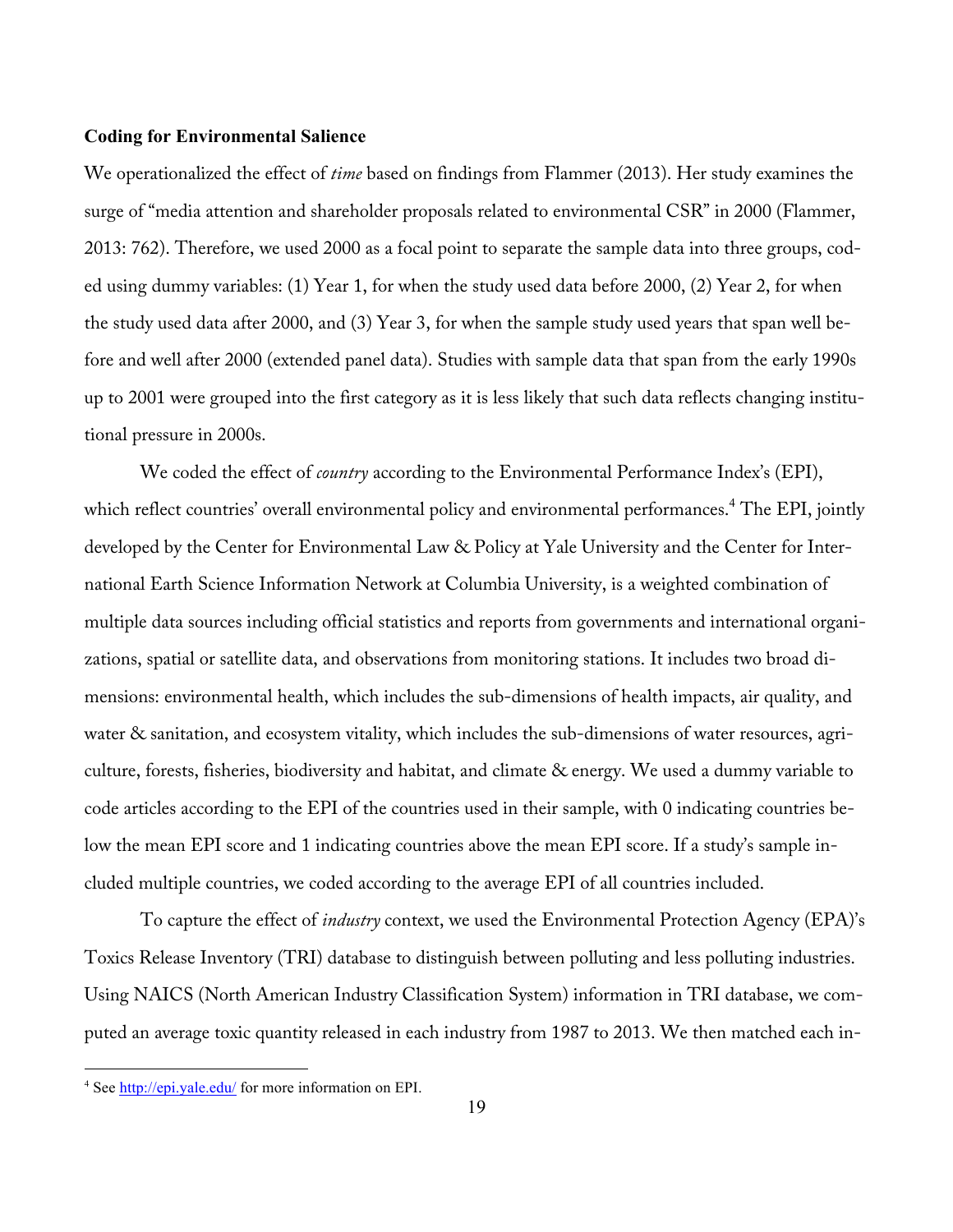dustry's average toxic quantity with industry lists in our sample. Using this information, we coded studies based on less polluting industries (e.g., healthcare, management information, market research and databank industries) as 0 and those based on polluting industries (e.g., automobile, electric power, electronics, mining, steel, and manufacturing industries) as 1.

### **Meta-Analytic Procedures**

We followed the meta-analytic procedures provided by Hunter and Schmidt (2004), which allowed us to correct for statistical artifacts such as sampling error, measurement error, and range restriction to obtain an estimate of the true population correlation between variables of interest. We first performed weighted zero-order correlations by the sample size of the study to calculate the mean weighted correlations across studies. The standard deviations of the correlations were then calculated to estimate variation in the relationships between focal variables across studies. Second, to correct for the effects of potential measurement error, we used reported reliabilities, when given; when reliabilities were not reported, we adopted the conservative value of 0.8 as a reliability estimate (Bommer, Johnson, Rich, Podsakoff, & Mackenzie, 1995; Dalton, Daily, Ellstrand, & Johnson, 1998; Hunter & Schmidt, 2004). Third, we calculated credibility intervals using estimates of the standard deviations of the corrected effect sizes; we also calculated confidence intervals by using the standard deviations of uncorrected effect sizes weighted by respective sample sizes (Whitener, 1990). Analyzing this data allows us to draw conclusions regarding true relationships. A relationship between focal variables is present when the confidence interval using the standard error of sample-size weighted mean effect sizes does not include zero, while moderating effects may be present when the credibility interval using corrected standard deviation is large and includes zero (Dalton et al., 1998; Finkelstein, Burke, & Raju, 1995; Whitener, 1990).

To examine the effects of each moderator—environmental strategy types and the strength of the environmentally related institutional pressure—on the environmental strategy-financial performance relationship, we calculated a  $Q_b$  statistic. A moderator analyses is conducted by separating the sample into subsamples. Thus, we divided the sample of overall environmental strategy and financial performance into subgroups based on the moderators. We then compared the corrected correlations among these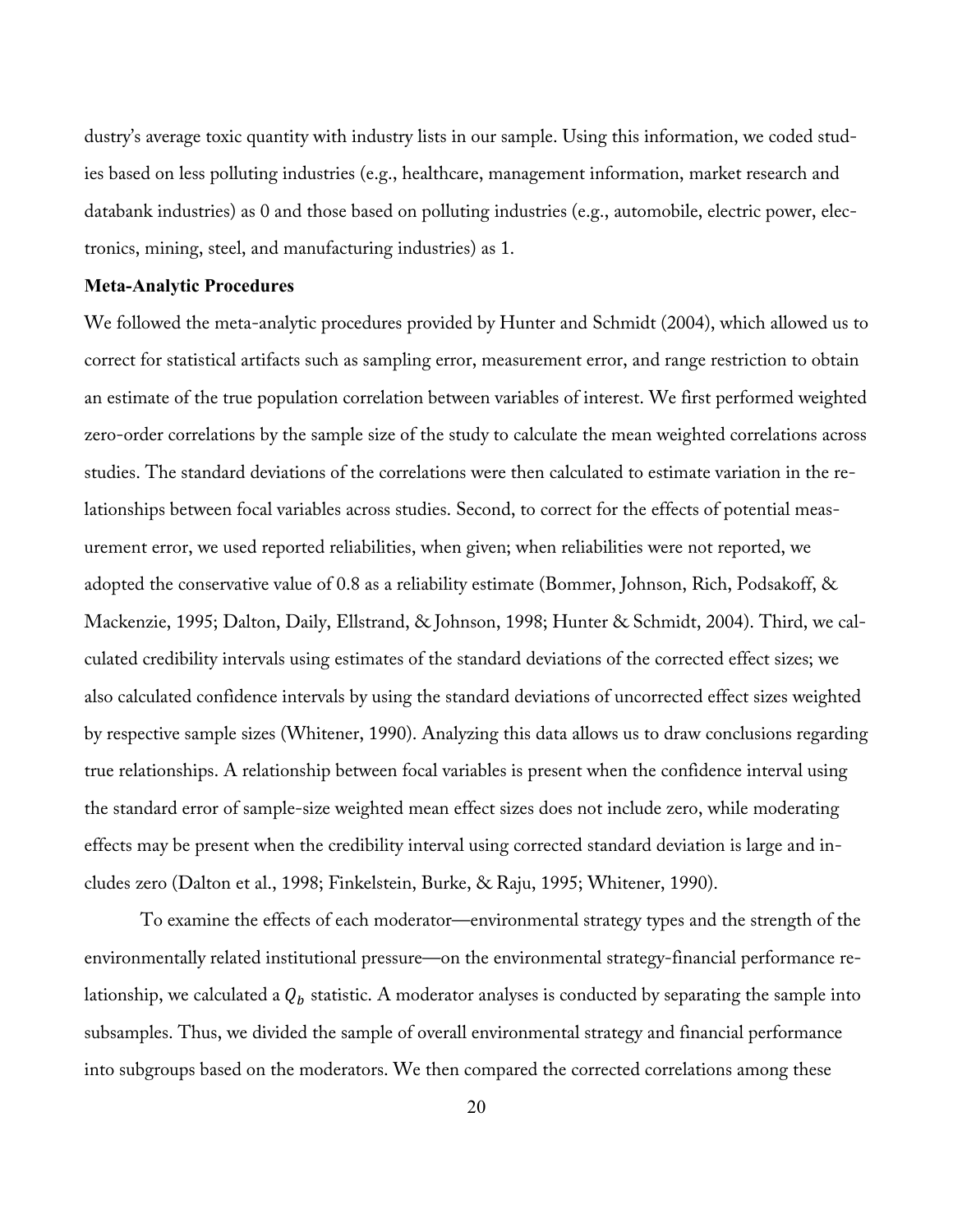groups and obtained a  $Q<sub>b</sub>$  statistic to determine whether there is a significant difference in the magnitude of correlations among the subgroups.

#### **RESULTS**

Hypothesis 1 is our baseline predication that there is a positive relationship between environmental strategies and financial performance. We find support for this hypothesis. As shown in Table 2, the corrected mean correlation coefficient of the overall environmental strategy-financial performance relationship is 0.067, and the 95% confidence intervals (CIs) do not include 0 (lower 95% CIs=0.033; upper 95% CIs=0.075).

Hypotheses 2a, 2b, and 2c collectively predicted that more extensive environmental strategies (pollution prevention, product stewardship and sustainable development strategies respectively) would be more positively correlated with firm performance than would the least extensive strategy, pollution control. Table 2 reveals mixed results. Overall, the  $Q_b$  statistic is highly significant ( $Q_b$ =2342.05; p<0.001), providing evidence that the effects of the environmental strategies differ from one another. Looking in more detail, however, hypotheses 2a is not supported. The corrected mean correlation coefficients of the environmental strategy-financial performance relationship are 0.054 for pollution control and – 0.002 for pollution prevention. Additionally, the 95% confidence intervals for the coefficients overlap with each other and both include zero.

On the other hand, Hypothesis 2b is supported. The corrected mean correlation coefficient for a product stewardship strategy is significantly higher, 0.118 than the 0.054 found for a pollution control strategy. While its 95% confidence interval (0.004, 0.189) slightly overlaps with that of pollution control (-0.026, 0.111), the mean effect size for pollution control is not significantly different from zero while that for product stewardship is.

Lastly, our additional examination on the moderating effect of sustainable development strategy shows that sustainable development strategy is significantly related to financial performance, supporting Hypothesis 2c. The corrected mean correlation coefficient is 0.284 with 95% confidence interval of 0.067 and 0.393.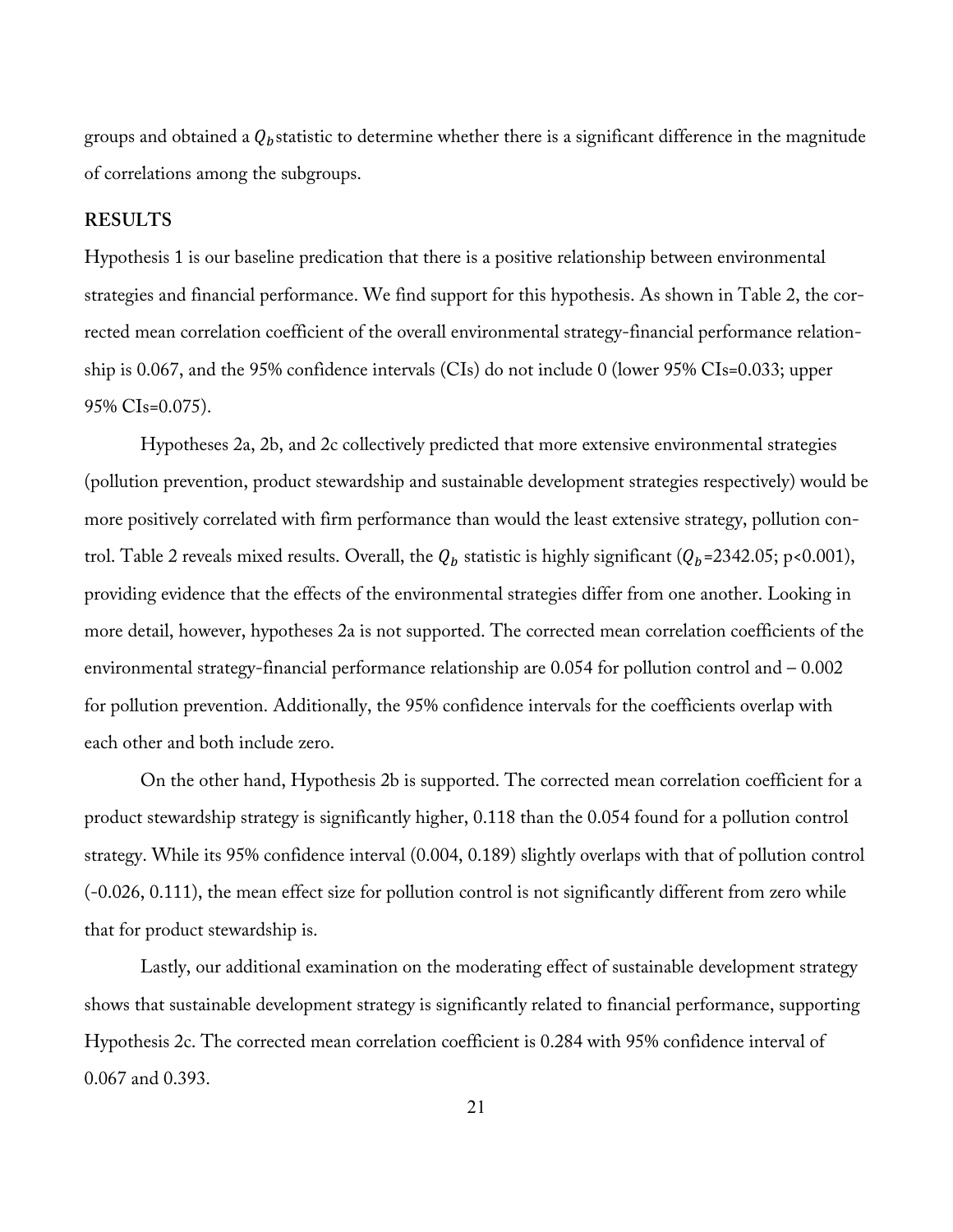------------------------------------- Insert Table 2 about here -------------------------------------

Tables 3 through 5 reports the results for Hypotheses 3 and 3*alt*, which considered the moderating effects of environmental-related institutional pressures across the context of time, country and industry. In each case, we found that context had a significant effect, although the direction of that effect differed across contexts.

Starting with the moderating effect of time, we did not find evidence of a negative moderating effect for time. In Table 3, the positive environmental strategy-financial performance relationship is significant for both samples collected after year 2000 (corrected mean correlation coefficient = 0.070; the 95% CI excludes zero) and samples collected before the year 2000 (corrected correlation = 0.126; the 95% CI excludes zero). In addition, although the magnitude of the relationship between an environmental strategy and financial performance seems to decrease over time (and the corrected mean for studies using samples spanning before and after 2000 is 0.23, but insignificant), we find that the 95% confidence intervals for both overlaps, and hence we did not find a significant difference between the environmental strategy-performance relationship over time.

Similarly, Table 4 shows that the environmental strategy-financial performance relationship is positive for both more polluting and less polluting industries, but that the effect is much weaker for polluting industries. In each case, the corrected mean correlation coefficient is positive and its 95% confidence interval excludes zero. However, the coefficient for less polluting industries, 0.341, is higher than that of polluting industries, 0.054. Additionally, the 95% confidence intervals—(0.147, 0.407) and (0.009, 0.078), respectively—do not overlap. This finding is consistent with the added value generated by environmental strategies in more polluting industries being outweighed by their decreased rarity due to more firms pursuing similar strategies.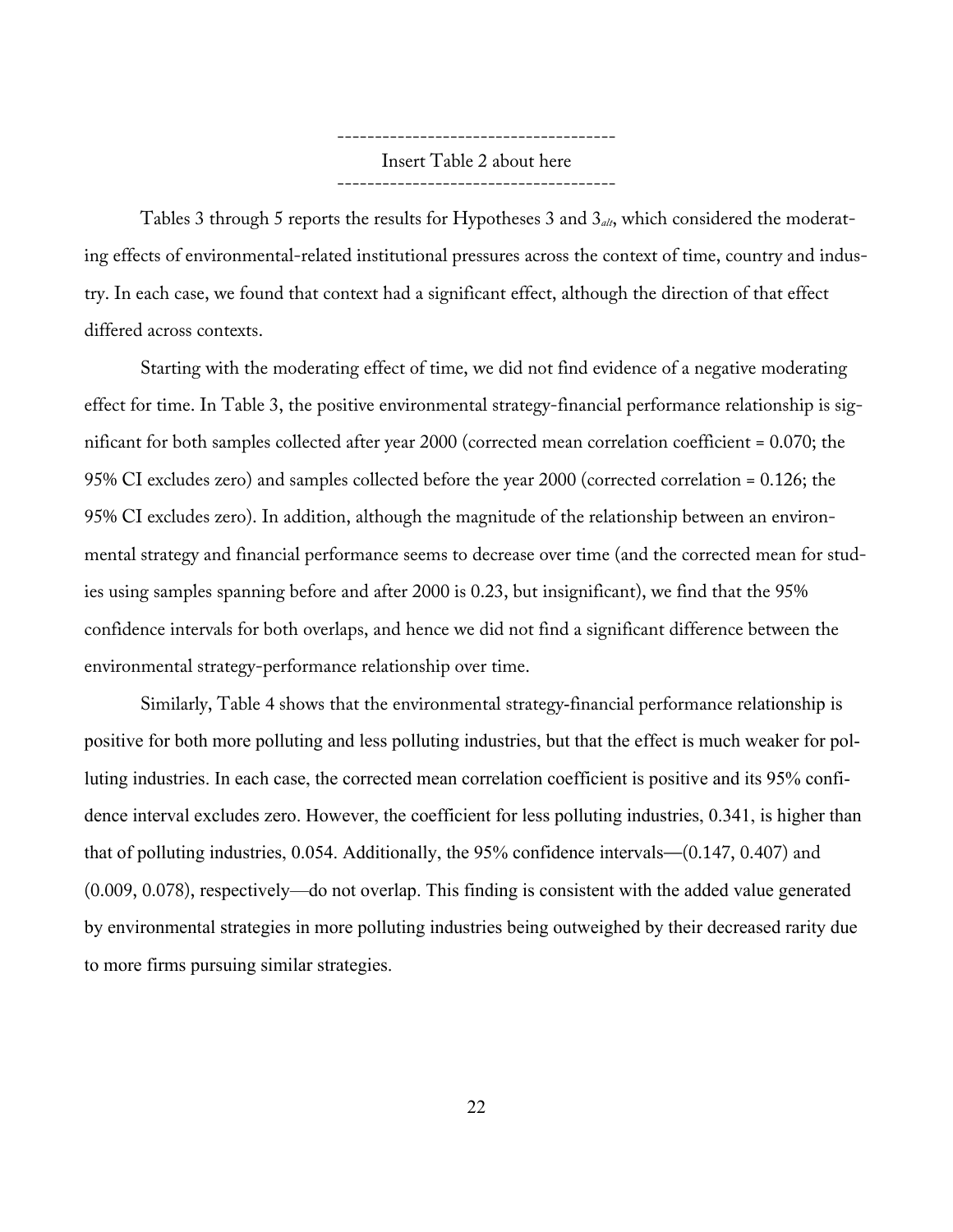------------------------------------- Insert Table 3 and 4 about here -------------------------------------

On the other hand, in Table 5, we find evidence of positive moderation meaning the environmental strategy-financial performance relationship is more positive in countries that score high on the Environmental Performance Index (EPI). In fact, we observe evidence of a positive relationship only in high EPI countries. The corrected mean correlation coefficient of the environmental strategy-financial performance relationship is 0.017 for low EPI countries and its 95% confidence interval (-0.009, 0.037) includes zero. In contrast, the corrected mean correlation coefficient for high EPI countries is 0.138 and its 95% confidence interval (0.079, 0.142) does not include zero. This result is consistent with the additional value generated by environmental strategies in high EPI countries outweighs the negative impact of decreased rarity.

-------------------------------------

Insert Table 5 about here

-------------------------------------

Our findings can be summarized as follows. At the broadest level, there appears to be a positive relationship between environmental strategies and financial performance. However, that relationship is highly contingent on the type of environmental strategy pursued. While the effects of pollution control and pollution prevention strategies are indistinguishable from zero or from each other, product stewardship and sustainable development are positively and significantly associated with financial performance.

Additionally, the effect of pursuing an environmental strategy is highly context dependent. On the one hand, environmental strategies are more positively correlated to financial performance in countries where environmental regulation is stronger and stakeholders find environmental issues more salient. On the other hand, we find a less positive relationship in highly polluting industries, where we would anticipate strong regulation and greater salience of environmental issues. Lastly, however, we find no statistically significant evidence of the diminishing environmental strategy-performance relationship over time. This may indicate that there may be a canceling out effect between the value that an environmental strategy may bring about and the rarity that subsides over time.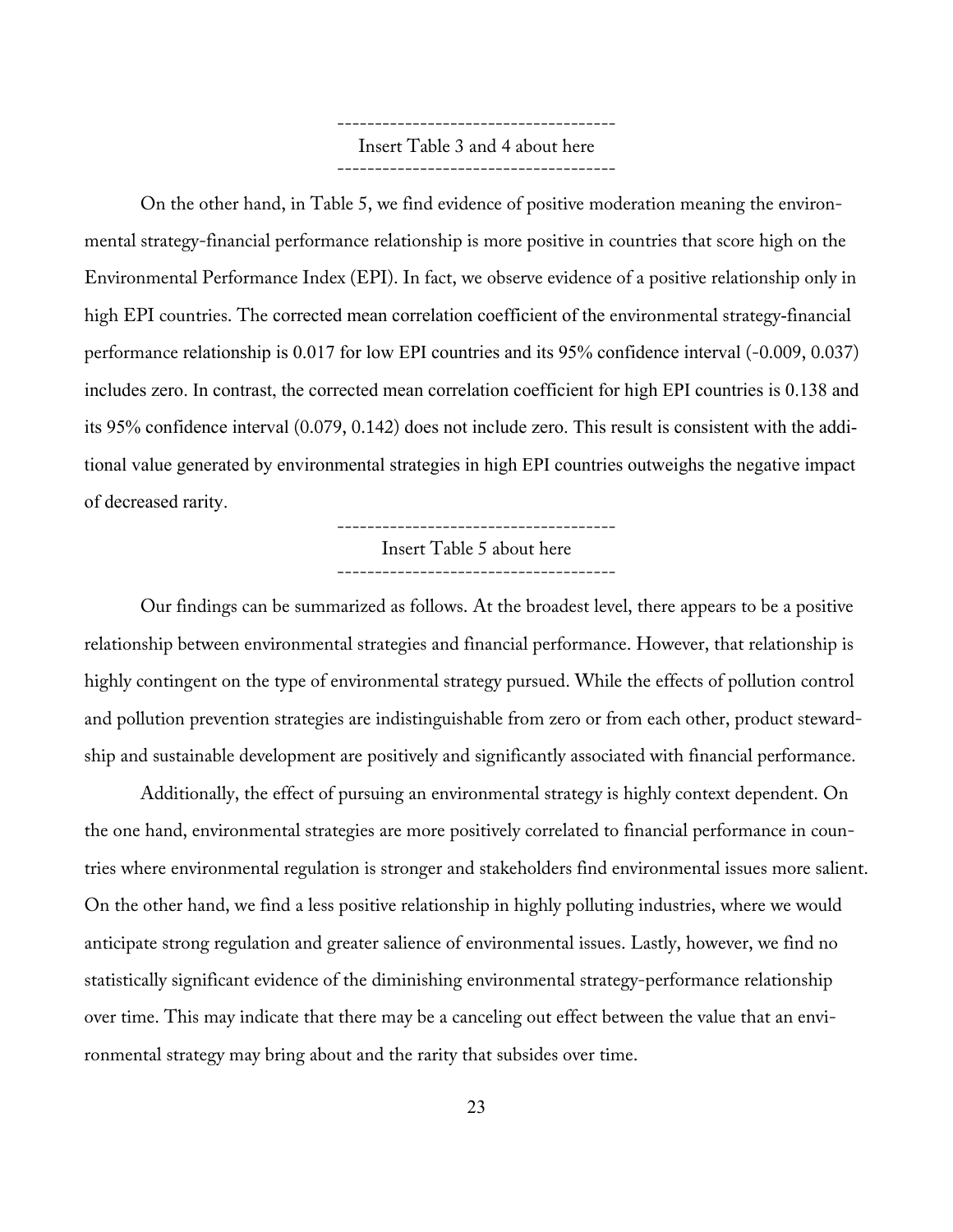The mixed results regarding context are consistent with our theoretical argument that context affects both the value generating capability and the rarity of the resources and capabilities that underlie each environmental strategy. In the dimensions which value generation increases faster than it is dissipated by decreasing rarity, we see a positive moderating effect. A negative moderating effect results when the reverse is the case. Examining how the different types of environmental strategies are affected by context could provide additional insights into our results. Our sample is not large enough to fully test these three-way interactions, but we could conduct the more limited supplemental analysis below.

### **SUPPLEMENTARY ANALYSES**

To explore how the effect of each type of environmental strategy might vary across countries with different levels of environmentally related institutional pressures, we created three sub-samples. Specifically, these sub-samples were pollution prevention, product stewardship, and a combination of pollution control and prevention<sup>5</sup>. As presented in Figure 1, a pollution prevention strategy is positively correlated with financial performance only in low EPI countries, while a product stewardship strategy is positively correlated with financial performance only in high EPI countries.

> ------------------------------------- Insert Figure 1 about here -------------------------------------

An obvious implication of these findings is that performance impact of different environmental strategies varies depending on how salient environmental issues in a country are. Initially, the direction of this dependence may seem counter-intuitive. However, they are more sensible when viewed through the lens of the (N)RBV. Even when pressures for environmental sustainability on firms are low, pursuing a pollution prevention strategy would generate cost benefits as Hart (1995) asserted. That is, for firms operating in countries where the pressures for adopting 'pollution prevention' practices is low, the cost advantages flowing from a more efficient production represent a source of possible value. So long as most of the firm's competitors pursued the minimal strategy of pollution control, pollution prevention capabilities would have the advantage of being rare.

<u> Andrew Maria (1989)</u>

<sup>&</sup>lt;sup>5</sup> There was no sample for pollution control in low EPI countries.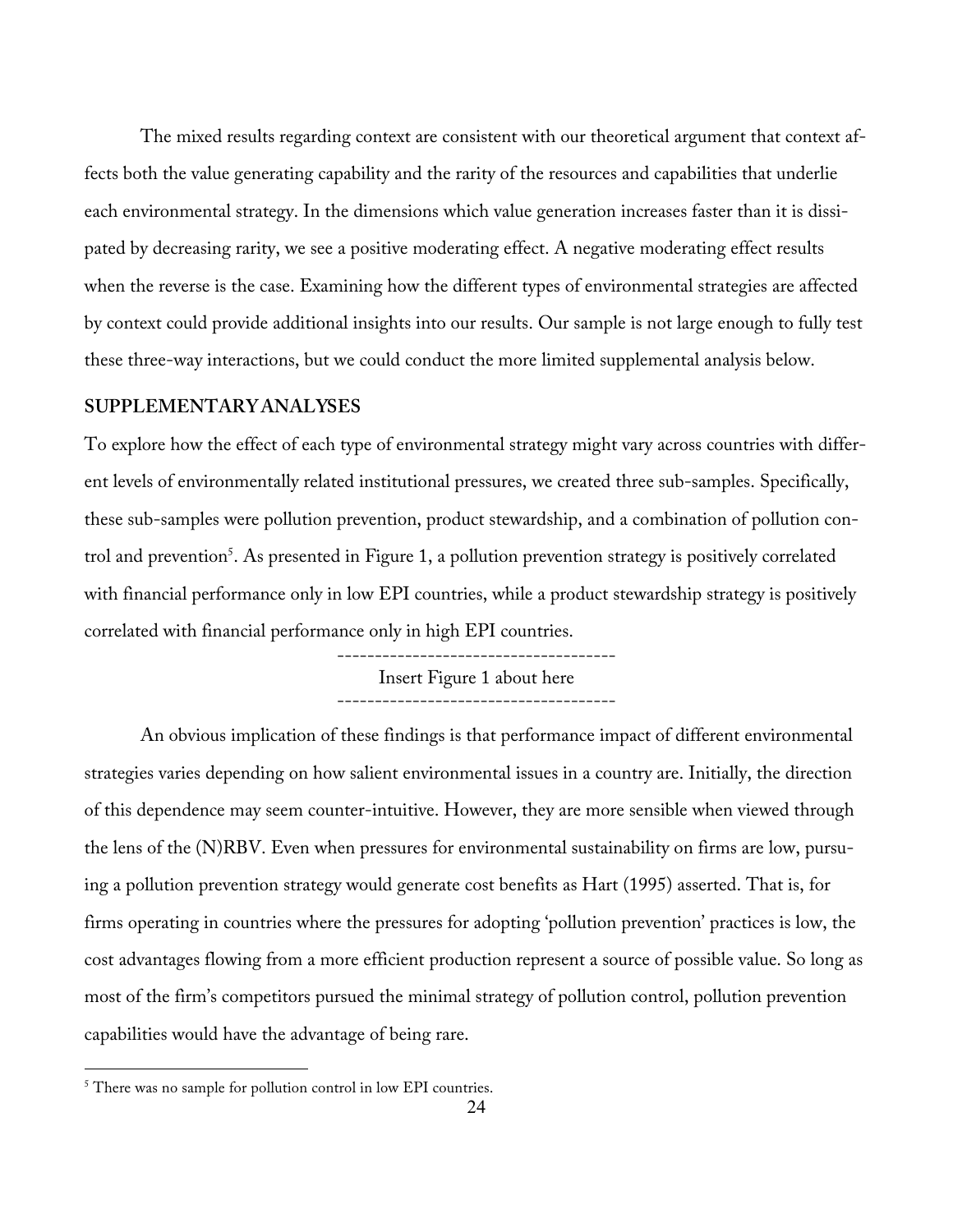On the other hand, if high environmental pressures encourage many companies to pursue a pollution prevention strategy, a lack of rarity means that the value generated by doing so is likely to be competed away rather than generating competitive advantage. Therefore, a firm might be better served by avoiding that cost and disruption by pursuing a pollution control strategy, so long as it could meet regulatory requirements and social expectations.

The performance advantage generated by product stewardship is significant and positive in high EPI countries is consistent with the fact that, while consumers around the world are increasingly conscious of natural environmental protection, few firms have made the necessary investments to pursue such a strategy (Ambec & Lanoie, 2008; Porter & Kramer, 2011). Those that do may be able to generate value by meeting the desires of consumers, a competitive advantage that is enhanced by the rarity of the firm's strategy.

## **DISCUSSION**

Four decades of research have failed to reach a consistent conclusion to a simple question: "Does it pay to be green?" Even the more nuanced question of "When does it pay to be green?" has yet to yield a consistent answer. We seek to demonstrate that fully leveraging the linkages between Hart's (1995) Natural Resource Based View and Barney's (1991) original Resource-Based View, can provide an overarching logic currently absent in our understanding of the environmental strategy-financial performance relationship.

Despite its conceptual influence, we believe the NRBV is underutilized in empirical work (Hart & Dowell, 2011). Our first contribution is demonstrating the empirical tractability of the NRBV and its ability to provide a unifying framework for many of the contingencies previously considered only from distinct theoretical frameworks. While our application was a meta-analysis of prior literature, we believe the greatest potential of the NRBV is to shape the design future studies, a point we will discuss below.

Our second contribution is to empirically verify the importance of recognizing the diversity of environmental strategies a firm can pursue. Considering all environmental strategies, we found a positive correlation with financial performance. However, a finer-grained examination revealed no relationship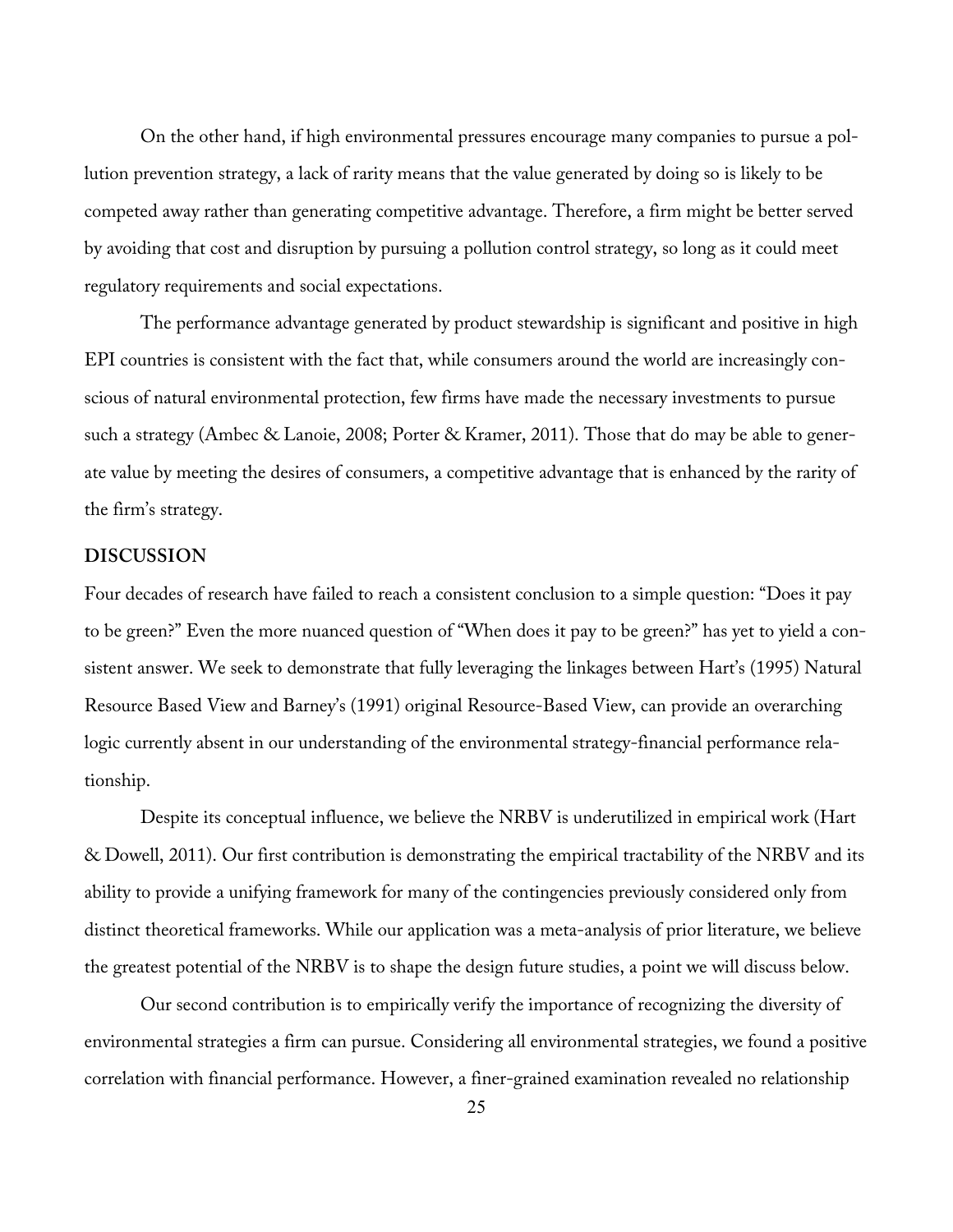between the most reactive strategy, pollution control, and improved financial performance, consistent with such "end of pipe" measures imposing costs, generating minimal value and being commonplace among competitors. Contrary to our expectations, we found that the more proactive strategy of pollution prevention was also not associated with higher financial performance, despite the potential cost savings from an optimized production process. Only product stewardship (and sustainable development) strategies were associated with higher financial performance.

These general findings are subject to important contextual contingencies, of which we considered three: time, industry, and country. We found that environmental strategies as a whole generate positive financial performance only in environmentally demanding countries. Also, although environmental strategies are positively correlated with financial performance in both low and high polluting industries, the effect is significantly weaker for highly polluting industries. Lastly, we found no support for the time effect. While we had a reason for choosing the year 2000, it could be that the year 2000 was not the right split. So, we did an additional test with sample split at different year (i.e., 2006), but we found similar results<sup>6</sup>. Perhaps the value of environmental strategies in general has not decreased as much over the last 15-20 years.

Although constrained by our sample, our supplementary analysis provided additional insights. Pollution prevention strategies were positively associated with financial performance in less environmentally demanding countries, while product stewardship related financial performance in environmentally demanding countries.

It is intriguing that product stewardship was associated with higher financial performance only in environmentally demanding countries. A tentative interpretation of this finding is that environmental strategies generate greater value through increased stakeholder (especially customer) satisfaction than through cost savings (Cho, Guidry, Hageman, & Patten, 2012), as it is the most extensive and costly environmental strategy we considered. Customers will generally be unaware of whether a firm is merely

<u> Andrew Maria (1989)</u>

<sup>&</sup>lt;sup>6</sup> We followed the adjusted p-values for the two-way interaction using the Sidak/Bonferroni correction, and found similar results (environmental strategies were significant regardless of the year we picked for split). Specifically, the Q<sub>p</sub> value is less than .0001 for both before and after 2006.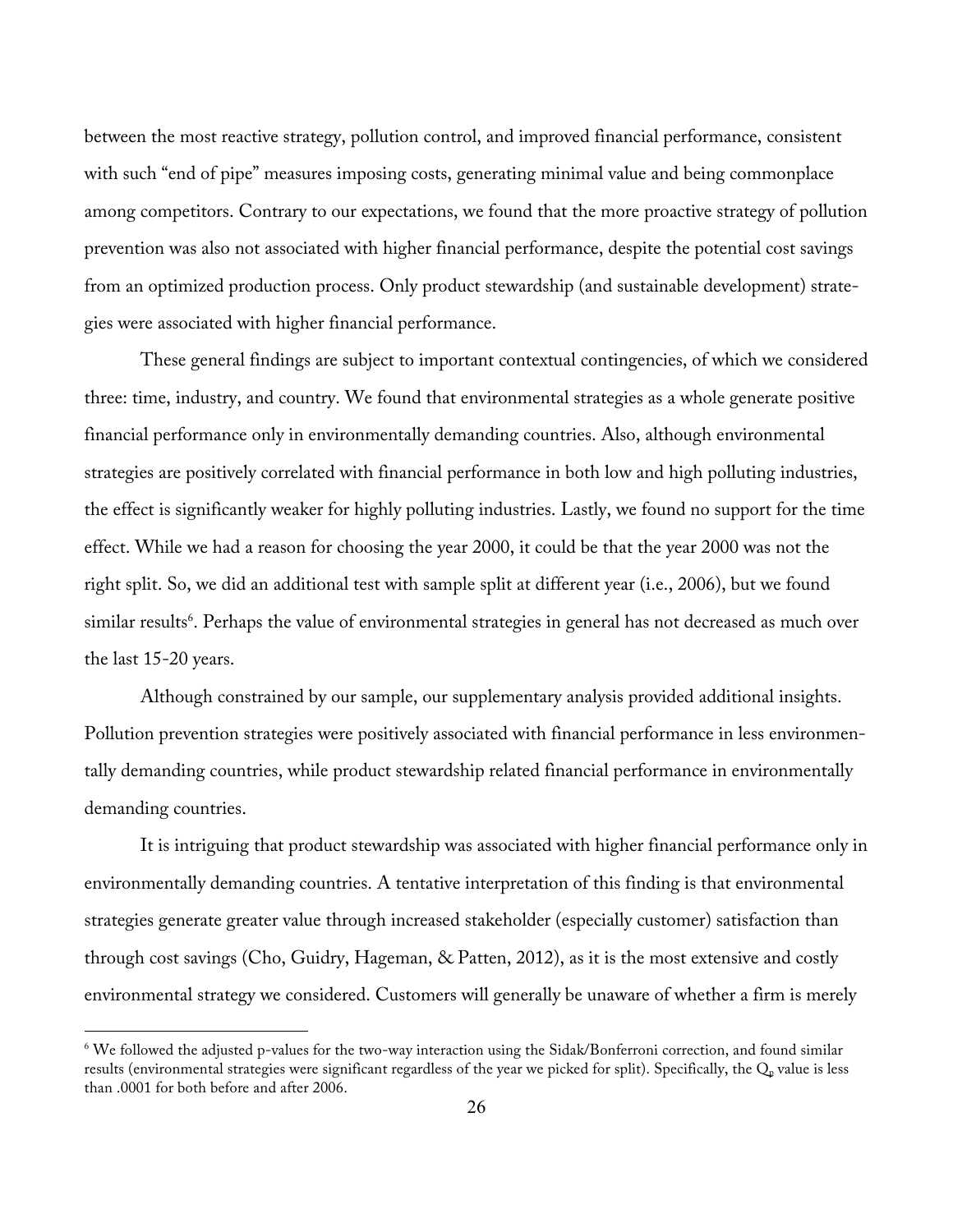controlling the pollution it generates or actively preventing (or at least minimizing) its initial production. Product stewardship, on the other hand, is highly visible to the customer and other stakeholders. That said, when stakeholders (e.g., consumers) are environmentally demanding, a product stewardship strategy and the resulting (visibly 'green') products and services may deliver more values to the stakeholders than when the stakeholders in a country on average is not environmentally demanding.

Our meta-analysis could more thoroughly incorporate these contingencies into the analysis than most individual papers. Doing so leads to our third contribution, providing evidence that inconsistency in the existing literature may reflect unrecognized differences in the strategies and contexts studied. Since environmental strategies are not uniformly associated with financial performance, conflicting results may simply reflect differences in the strategies studied. Even when similar strategies are studied, contextual contingencies may lead to conflicting findings. While cross-country effects have been studied at same depth, we found few papers that compared the performance of environmental strategies as a function of the industry in which firms operated.

Fortunately, the NRBV allows us to extract generalizable patterns from past studies. As we have demonstrated, each of the strategies we examined can be understood in terms of whether the underlying resources and capabilities are VRIO: valuable, rare, hard to imitate and embedded in a firm that is organized to take exploit them. Similarly, the impact of any contextual contingencies we examined can be understood in terms of how it changes the VRIO profile of the resources/capabilities underlying an environmental strategy.

Applying the (N)RBV lens to the existing literature suggested a potential resolution to theoretical and empirical contradictions. It also brought into focus important unresolved questions and new research directions. These constitute our final contribution.

Hart's (1995) typology of environmental strategies includes sustainable development, not only limiting the environmental impact generated during the production/manufacturing process and a product's lifetime, but also improving economic and social conditions of countries that are affected by the firms' business activities. Regardless of the relatively small number of effects (k= 6), our analysis provides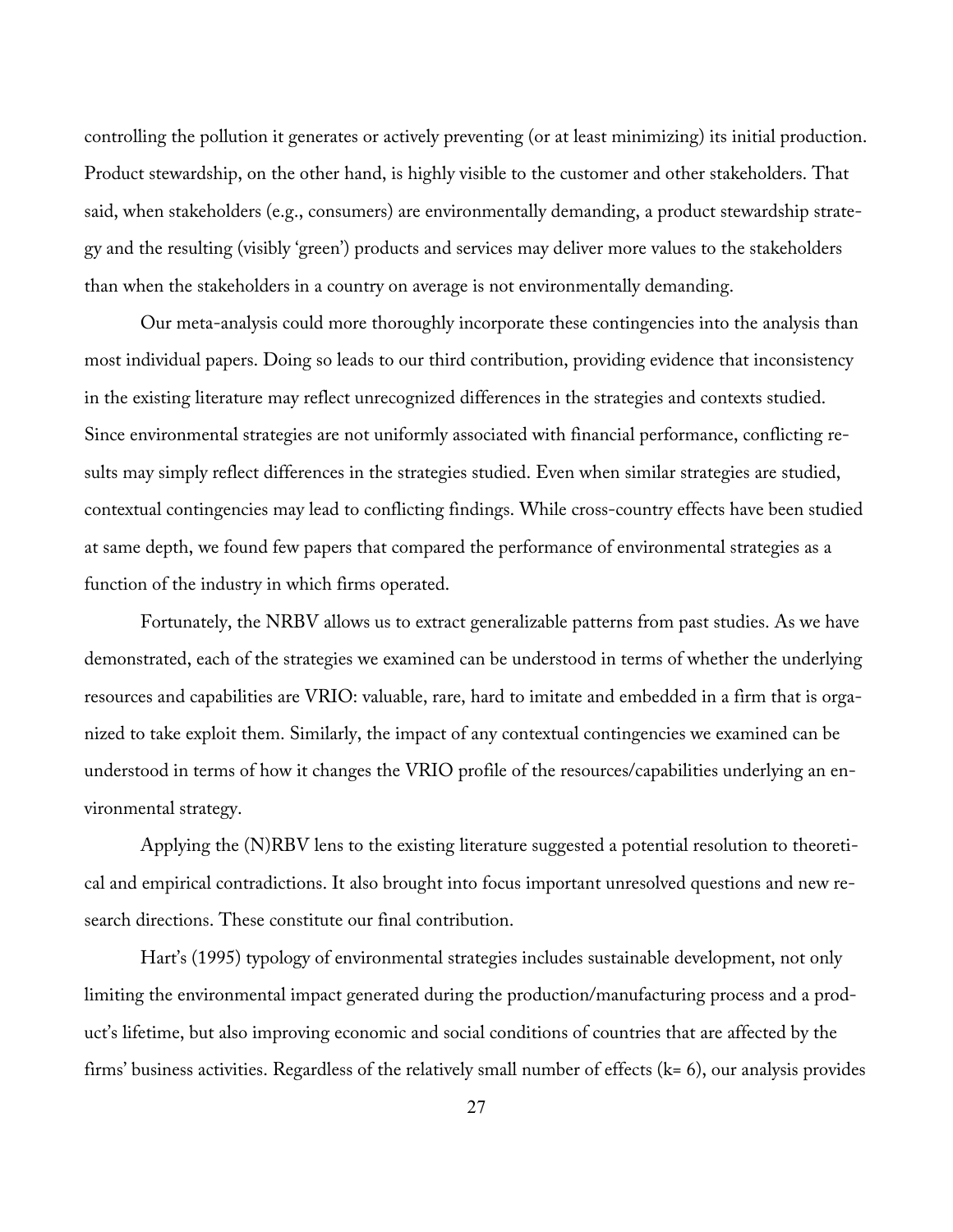an insight on the nature of the relationship. Particularly since we found a significant positive association between financial performance and sustainable development, we see it as an important area for future research.

Furthermore, Hart's typology does not include the pollution control as a strategy, although he discusses activities such "trap, store, treat, and dispose" extensively. Since pollution control strategies among firms and in our sample of articles is prevelant, we extended Hart's typology to include it, taking advantage of the unifying framework provided by the (N)RBV. Indeed, we believe that this is a useful addition to the typology of environmental strategies as many organizations utilize this strategy. Consistent with Hart's (1995) assertion, general findings from our analysis suggest that a pollution control strategy (end-of-pipe control) might not generate competitive advantage (financial performance) as increasing demands for firms go beyond mere pollution control.

Importantly, our findings on this point contrast with those found in a recent meta-analysis by Dixon-Fowler *et al.* (2013). Dixon-Fowler and co-authors concluded that both pollution control and more proactive strategies positively affect financial performance and had similar effect sizes. The difference may reflect a difference in the time frames considered. Dixon-Fowler et al. used studies that spanned from 1970 to 2009, while we used studies from 2004 to 2014. Regardless, the discrepancy has significant managerial and policy implications and merits further examination.

The difference between our results and those of Dixon-Fowler et al. draws attention to the previously underappreciated role of time. Most firms in 70s to 90s might have used compliance strategies (e.g., following regulations and use end-of-pipe strategies). Since 2000s, however, the increasing regulatory and social attention to environmental issues may have increased the value that environmental strategies could generate, but by spurring more firms to pursue such strategies, these same forces made them less rare, reducing their ability to generate competitive advantage. While this explanation is theoretically consistent, our crude separation of history into pre- and post-2000 might not clearly capture many changes. It would be helpful for future studies to study the complex interplay of value and rarity. Furthermore, whatever the detailed cause may be, the effect of environmental demands (reflected in the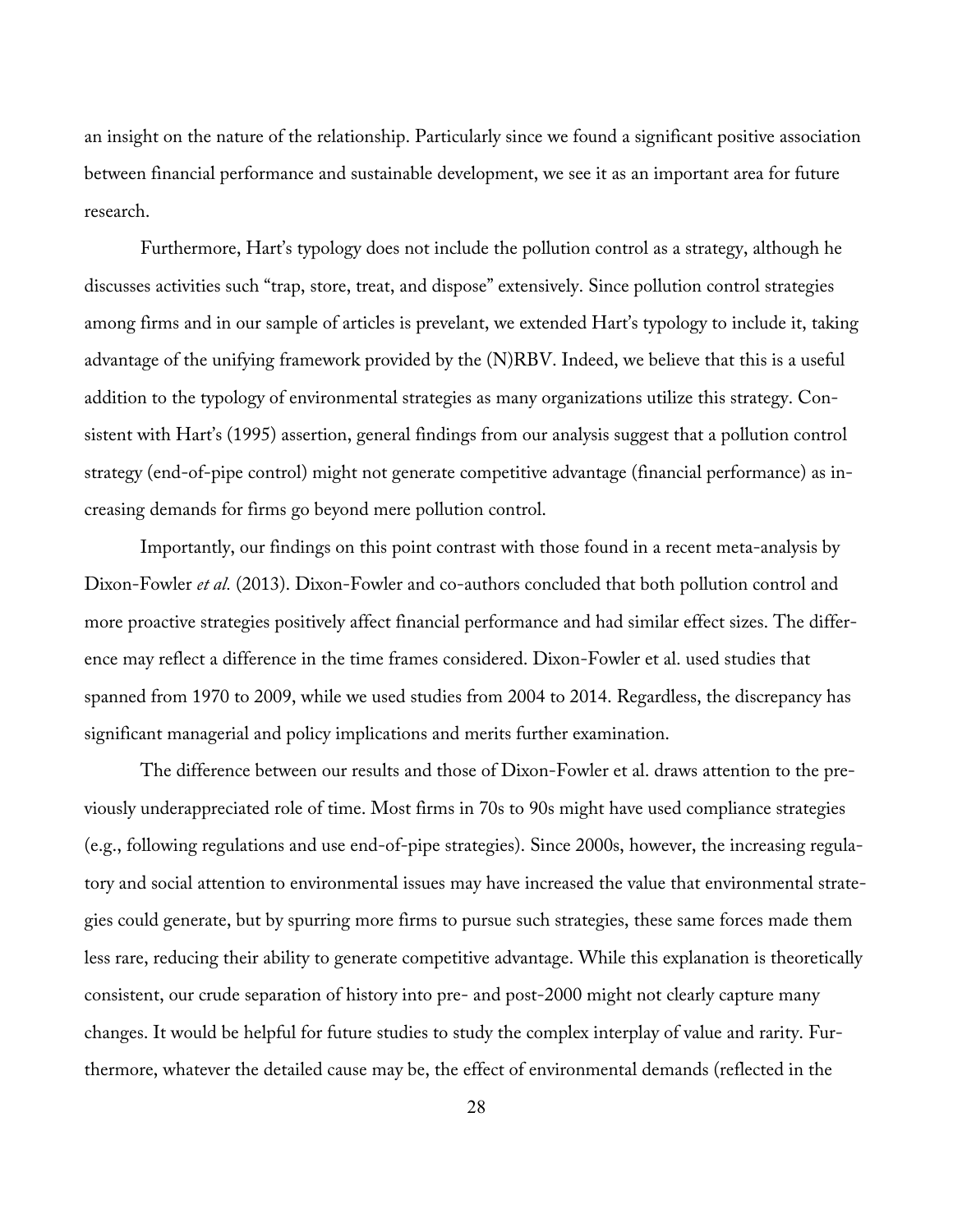country and industry) we observe suggests that based on contexts must be carefully re-examined. Taken together, the managerial implication is that environmental capabilities that brought financial benefits in a certain environment may not continue to do so based on the interplay of value and rarity.

Of course, time, industry and country are only three of the contextual variables that may affect the financial implications of environmental strategies. Applying the criteria of either Hunter, Schmidt, and Jackson (1982)or Whitener (1990)/Koslowsky and Sagie (1993) to our results in Table 2 suggests a strong possibility that there are additional moderators influencing the environmental strategy-financial performance relationship. The (N)RBV offers a unifying framework for moderators suggested by diverse theoretical literatures.

Lastly, our search of the published literature revealed only a narrow set of studies on environmental strategies in "clean" industries. We believe this is an important area for future study for two reasons. First, our findings, although limited by the relative dearth of articles, suggest that firms in low polluting industries can generate financial benefit environmental strategies, although modest efforts may be the most rewarding. More importantly, many firms in clean industries are deploying environmental strategies. For example, many hotel industry have adopted environmentally friendly management practices such as paperless conferences or towel reuse programs (Scanlon, 2007).

The question, "Does it pay to be green?" has never been more relevant to managers, policy makers and the general public. We are keenly aware that ours is yet one more paper in the massive body of research that has tried to answer that question. Nevertheless, we believe that we have been able to make a significant contribution to clarifying the existing literature and empowering future work. We look forward to the discussions and research that we may have inspired through our work.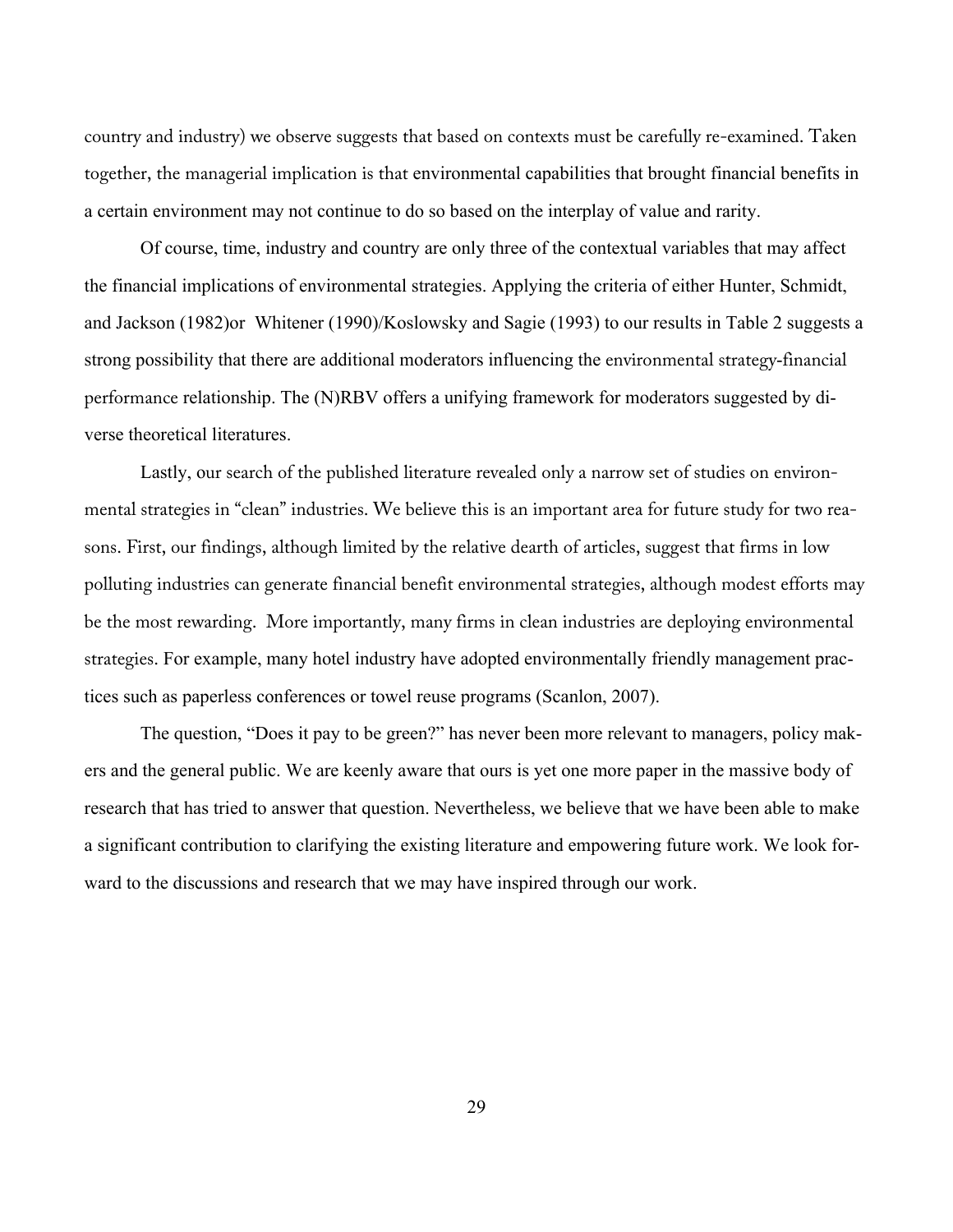#### **REFERENCES**

- 3M. 2008. Sustainability progress.
- Albertini, E. 2013. Does environmental management improve financial performance? A meta-analytical review. *Organization & Environment*, 26(4): 431-457.
- Ambec, S., & Lanoie, P. 2008. Does it pay to be green? A systematic overview. *Academy of Management Perspectives*, 22(4): 45-62.
- Aragon-Correa, J. A. 1988. Strategic proactivity and firm approach to the natural environment. *Academy of Management Journal*, 41(5): 556-567.
- Aragon-Correa, J. A., Marcus, A., & Hurtado-Torres, N. 2015. The natural environmental strategies of international firms: Controversies and new evidence on performance and disclosure. *The Academy of Management Perspectives*: amp. 2014.0043.
- Aupperle, K. E., Carroll, A. B., & Hatfield, J. D. 1985. An empirical examination of the relationship between corporate social responsibility and profitability. *Academy of Management Journal*, 28(2): 446-463.
- Bansal, P. 2005. Evolving sustainably: A longitudinal study of corporate sustainable development. *Strategic Management Journal*, 26(3): 197-218.
- Bansal, P., & Clelland, I. 2004. Talking trash: Legitimacy, impression management, and unsystematic risk in the context of the natural environment. *Academy of Management Journal*, 47(1): 93-103.
- Barcott, B. 2004. Changins all the rules, *The New York TImes Magazine*: The New York TImes.
- Barney, J. B. 1991. Firm resources and sustained competitive advantage. *Journal of Management*, 17(1): 99-120.
- Barney, J. B. 1995. Looking inside for competitive advantage. *The Academy of Management Executive*, 9(4): 49-61.
- Berchicci, L., Dowell, G., & King, A. A. 2012. Environmental capabilities and corporate strategy: Exploring acquisitions among us manufacturing firms. *Strategic Management Journal*, 33(9): 1053-1071.
- Berchicci, L., & King, A. 2007. Postcards from the edge: A review of the business and environment literature. *Academy of Management Annals*, 1(1): 513-547.
- Berrone, P., Fosfuri, A., Gelabert, L., & Gomez-Mejia, L. R. 2013. Necessity as the mother of 'green' inventions: Institutional pressures and environmental innovations. *Strategic Management Journal*, 34(8): 891-909.
- Berrone, P., & Gomez-Mejia, L. R. 2009. Environmental performance and executive compensation: An integrated agency-institutional perspective. *Academy of Management Journal*, 52(1): 103-126.
- Bommer, W. H., Johnson, J. L., Rich, G. A., Podsakoff, P. M., & Mackenzie, S. B. 1995. On the interchangeability of objective and subjective measures of employee performance: A metaanalysis. *Personnel Psychology*, 48(3): 587-605.
- Brechin, S. R. 1999. Objective problems, subjective values, and global environmentalism: Evaluating the postmaterialist argument and challenging a new explanation. *Social Science Quarterly*: 793-809.
- Chatterji, A. K., & Toffel, M. W. 2010. How firms respond to being rated. *Strategic Management Journal*, 31(9): 917-945.
- Chen, Y.-S., Lai, S.-B., & Wen, C.-T. 2006. The influence of green innovation performance on corporate advantage in taiwan. *Journal of Business Ethics*, 67(4): 331-339.
- Cheng, B., Ioannou, I., & Serafeim, G. 2014. Corporate social responsibility and access to finance. *Strategic Management Journal*, 35(1): 1-23.
- Cho, C. H., Guidry, R. P., Hageman, A. M., & Patten, D. M. 2012. Do actions speak louder than words? An empirical investigation of corporate environmental reputation. *Accounting, Organizations and Society*, 37(1): 14-25.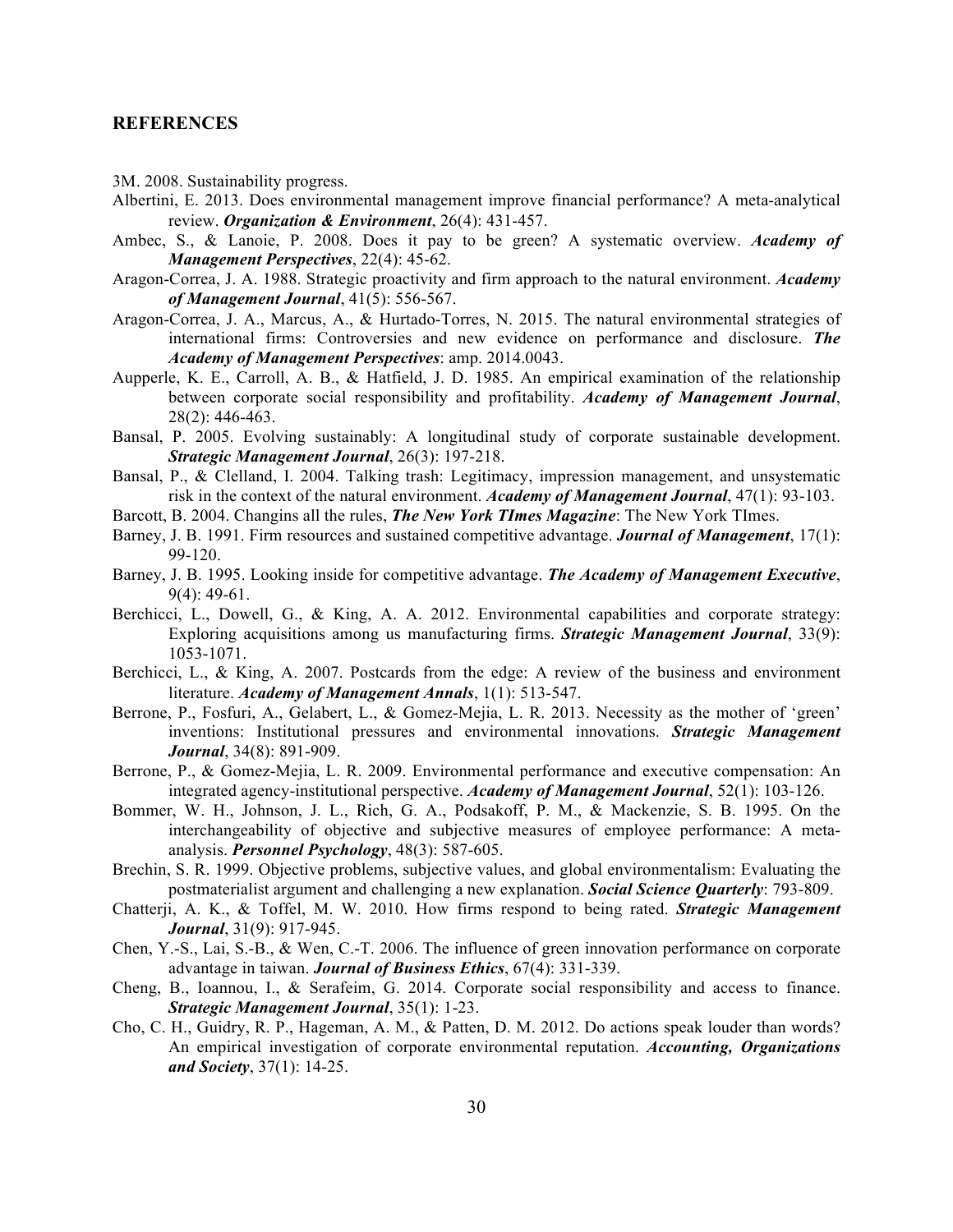- Clarkson, P. M., Li, Y., Richardson, G. D., & Vasvari, F. P. 2008. Revisiting the relation between environmental performance and environmental disclosure: An empirical analysis. *Accounting, Organizations and Society*, 33(4): 303-327.
- Coombs, W. T. 2007. Protecting organization reputations during a crisis: The development and application of situational crisis communication theory. *Corporate Reputation Review*, 10(3): 163- 176.
- Dalton, D. R., Daily, C. M., Ellstrand, A. E., & Johnson, J. L. 1998. Meta-analytic reviews of board composition, leadership structure, and financial performance. *Strategic Management Journal*, 19(3): 269-290.
- Darnall, N., & Edwards, D. 2006. Predicting the cost of environmental management system adoption: The role of capabilities, resources and ownership structure. *Strategic Management Journal*, 27(4): 301-320.
- Dasgupta, S., Wheeler, D., & Mody, A. 1999. Environmental regulation and development: A crosscountry empirical analysis. *World Bank Policy Research Working Paper*(1448).
- Delmas, M., & Blass, V. D. 2010. Measuring corporate environmental performance: The trade-offs of sustainability ratings. *Business Strategy and the Environment*, 19(4): 245-260.
- DeSimone, L. D., & Popoff, F. 2000. *Eco-efficiency: The business link to sustainable development*: MIT press.
- Dixon-Fowler, H. R., Slater, D. J., Johnson, J. L., Ellstrand, A. E., & Romi, A. M. 2013. Beyond "does it pay to be green?" a meta-analysis of moderators of the cep–cfp relationship. *Journal of business ethics*, 112(2): 353-366.
- Doshi, V. 2017. Indian traders boycott coca-cola for 'straining water resources': The Guardian.
- Du, X., Jian, W., Zeng, Q., & Du, Y. 2014. Corporate environmental responsibility in polluting industries: Does religion matter? *Journal of Business Ethics*, 124(3): 485-507.
- Dunlap, R. E., & Mertig, A. G. 1997. Global environmental concern: An anomaly for postmaterialism. *Social Science Quarterly*: 24-29.
- Finkelstein, L. M., Burke, M. J., & Raju, M. S. 1995. Age discrimination in simulated employment contexts: An integrative analysis. *Journal of Applied Psychology*, 80(6): 652-663.
- Flammer, C. 2013. Corporate social responsibility and shareholder reaction: The environmental awareness of investors. *Academy of Management Journal*, 56(3): 758-781.
- Freeman, R. E. 1884. *Strategic management: A stakeholder approach*. Boston: Pitman.
- Friedman, M. 1961. The lag in effect of monetary policy. *The Journal of Political Economy*: 447-466.
- Friedman, M. 1962. *Capitalism and freedom*: University of Chicago Press.
- Friedman, M. 1970. The social responsibility of business is to increase its profits, *The New York Times Magazine*: 122-124: The New York Times Company.
- Frosch, R. A., & Gallopoulos, N. E. 1989. Strategies for manufacturing. *Scientific American*, 261(3): 144-152.
- Gelissen, J. 2007. Explaining popular support for environmental protection a multilevel analysis of 50 nations. *Environment and Behavior*, 39(3): 392-415.
- Gunningham, N., Kagan, R. A., & Thornton, D. 2004. Social license and environmental protection: Why businesses go beyond compliance. *Law & Social Inquiry*, 29(2): 307-341.
- Hart, S. L. 1995. A natural-resource-based view of the firm. *Academy of management review*, 20(4): 986-1014.
- Hart, S. L., & Ahuja, G. 1996. Does it pay to be green? An empirical examination of the relationship between emission reduction and firm performance. *Business strategy and the Environment*, 5(1): 30-37.
- Hart, S. L., & Dowell, G. 2011. Invited editorial: A natural-resource-based view of the firm fifteen years after. *Journal of Management*, 37(5): 1464-1479.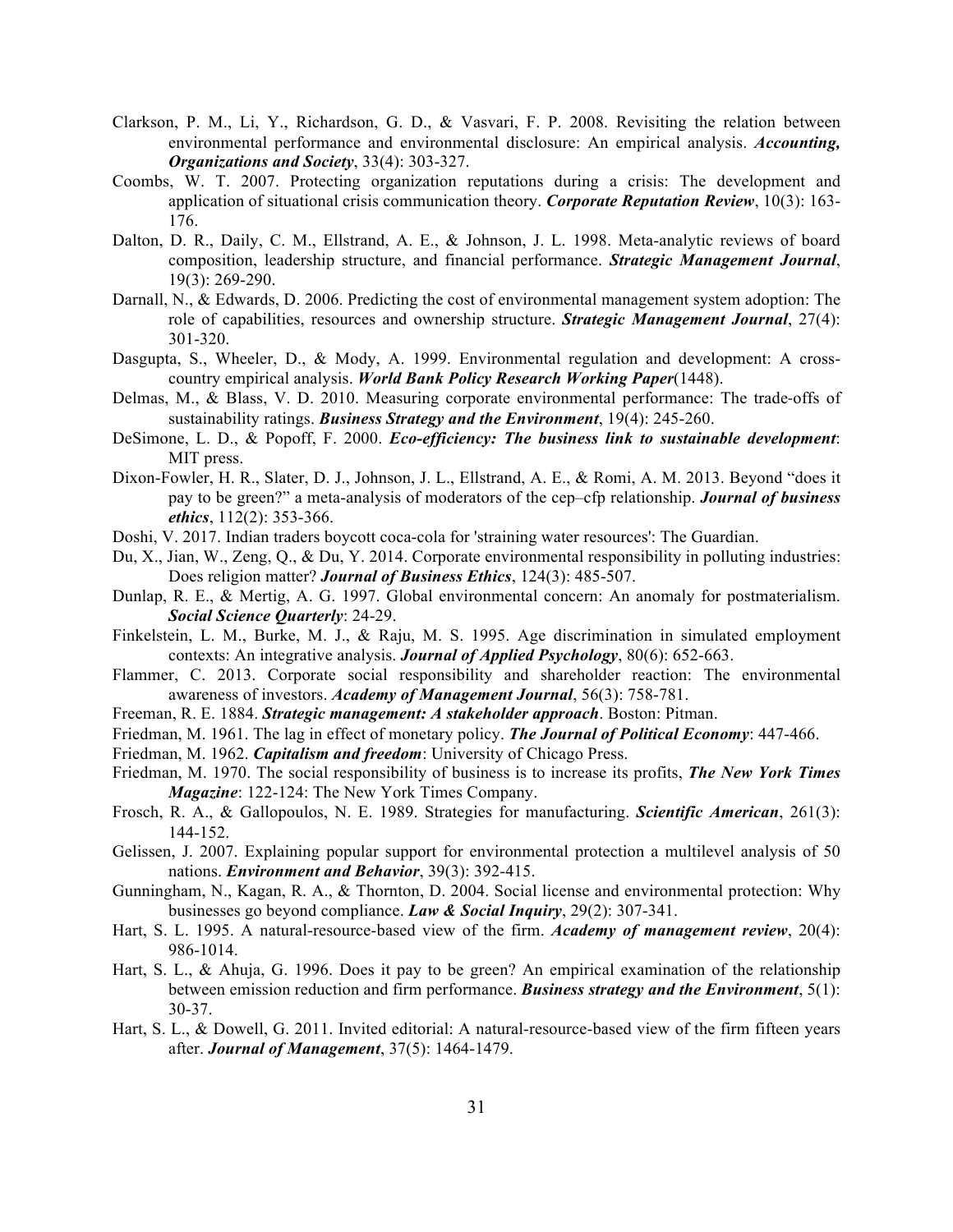- Helfat, C. E., & Martin, J. A. 2015. Dynamic managerial capabilities: Review and assessment of managerial impact on strategic change. *Journal of Management*, 41(5): 1281-1312.
- Hillman, A. J., & Keim, G. D. 2001. Shareholder value, stakeholder management, and social issues: What's the bottom line? *Strategic Management Journal*, 22(2): 125-139.
- Hincks, J. 2017. Why traders in this south indian state are shunning coca-cola and pepsi: TIME.
- Hunter, J. E., & Schmidt, F. L. 2004. *Methods of meta-analysis: Correcting error and bias in research findings* (2nd ed.). Thousand Oaks, CA: Sage.
- Hunter, J. E., Schmidt, F. L., & Jackson, G. B. 1982. Integrating research findings across studies, *Aetaanalysis: Cumulating research findings across studies*: 12-27. Beverly Hills: Sage.
- Ioannou, I., & Serafeim, G. 2014. The impact of corporate social responsibility on investment recommendations: Analysts' perceptions and shifting institutional logics. *Strategic Management Journal*, 36(7): 1053-1081.
- Jayachandran, S., Kalaignanam, K., & Eilert, M. 2013. Product and environmental social performance: Varying effect on firm performance. *Strategic Management Journal*, 34(10): 1255-1264.
- Kassinis, G. I., & Soteriou, A. C. 2003. Greening the service profit chain: The impact of environmental management practices. *Production and Operations Management*, 12(3): 386-403.
- Kim, E.-H. 2013. Deregulation and differentiation: Incumbent investment in green technologies. *Strategic Management Journal*, 34(10): 1162-1185.
- King, A., & Lenox, M. 2002. Exploring the locus of profitable pollution reduction. *Management Science*, 48(2): 289-299.
- King, B. G. 2008. A political mediation model of corporate response to social movement activism. *Administrative Science Quarterly*, 53(3): 395-421.
- Koslowsky, M., & Sagie, A. 1993. On the efficacy of credibility intervals as indicators of moderator effects in meta-analytic research. *Journal of Organizational Behavior*, 14(7): 695-699.
- Levy, D. L. 1995. The environmental practices and performance of transnational corporations. *Transnational Corporations*, 4(1): 44-67.
- Lipsey, M. W., & Wilson, D. B. 2001. *Practical meta-analysis*. Thousand Oaks, CA: Sage.
- Madsen, P. M. 2009. Does corporate investment drive a "race to the bottom" in environmental protection? A reexamination of the effect of environmental regulation on investment. *Academy of Management Journal*, 52(6): 1297-1318.
- Marcus, A., Aragon-Correa, J. A., & Pinkse, J. 2011. Firms, regulatory uncertainty, and the natural environment. *California Management Review*, 54(1): 5-16.
- McKeiver, C., & Gadenne, D. 2005. Environmental management systems in small and medium businesses. *International Small Business Journal*, 23(5): 513-537.
- McWilliams, A., & Siegel, D. S. 2000. Corporate social responsibility and financial performance: Correlation or misspecification? *Strategic Management Journal*, 21(5): 603-609.
- Oliver, C. 1997. Sustainable competitive advantage: Combining institutional and resource-based views. *Strategic Management Journal*, 18(9): 697-713.
- Orlitzky, M., Schmidt, F. L., & Rynes, S. L. 2003. Corporate social and financial performance: A metaanalysis. *Organization Studies*, 24(3): 403-441.
- Perreault, W. D., Jr., & Leigh, L. E. 1989. Reliability of nominal data based on qualitative judgments. *Journal of Marketing Research*, 26(2): 135-148.
- Porter, M. E. 1991. Towards a dynamic theory of strategy. *Strategic Management Journal*, 12: 95-117.
- Porter, M. E., & Kramer, M. R. 2011. The big idea: Creating shared value. *Harvard Business Review*, 89(1): 2.
- Porter, M. E., & Van der Linde, C. 1995. Toward a new conception of the environment-competitiveness relationship. *The Journal of Economic Perspectives*, 9(4): 97-118.
- Rana, P. 2016. Coca-cola closes plant in india, *The Wall Street Journal*.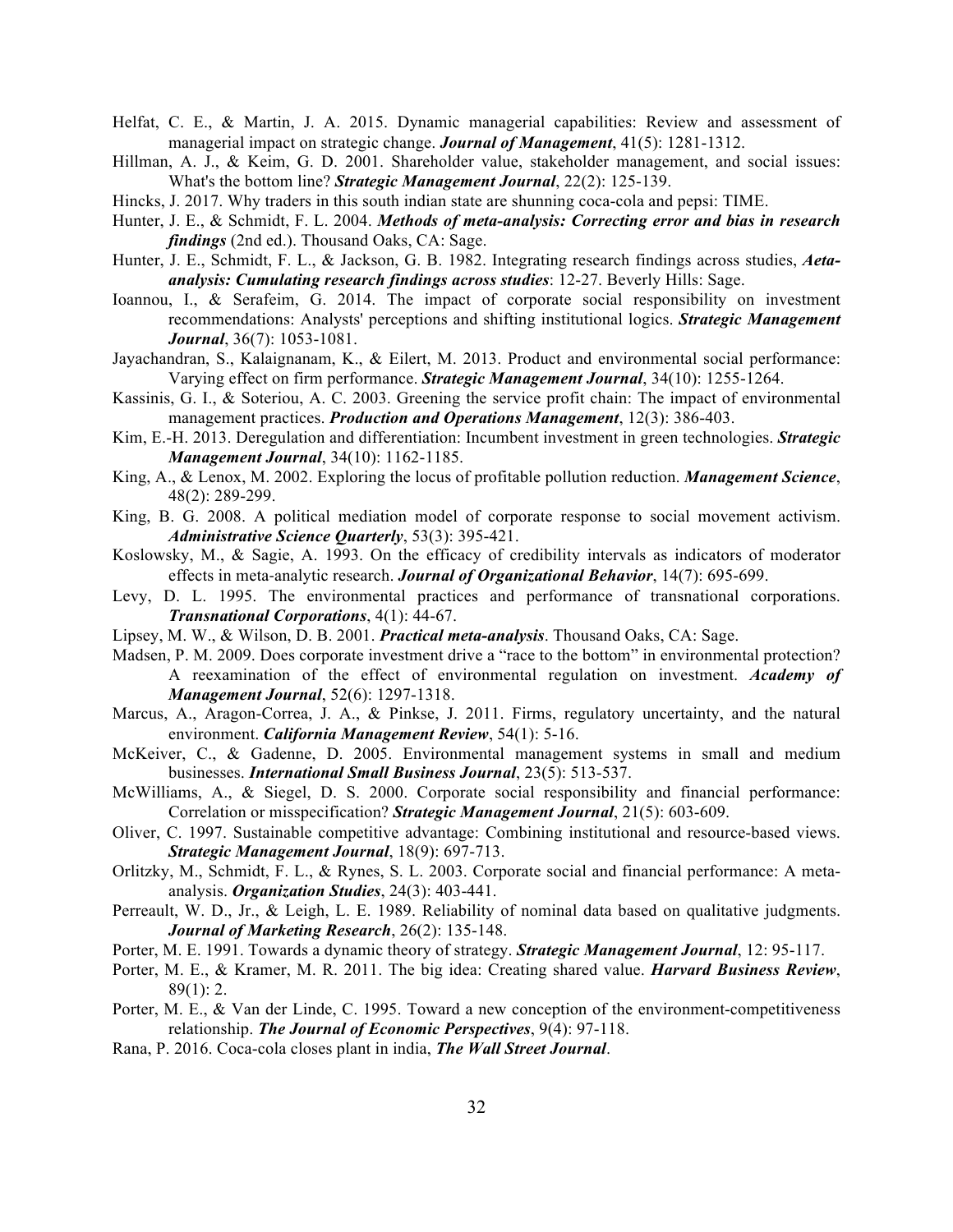- Rosenthal, R. 1979. The file drawer problem and tolerance for null results. *Psychological Bulletin*, 86(3): 638.
- Russo, M. V., & Fouts, P. A. 1997. A resource-based perspective on corporate environmental performance and profitability. *Academy of Management Journal*, 40(3): 534-559.
- Scanlon, N. L. 2007. An analysis and assessment of environmental operating practices in hotel and resort properties. *International Journal of Hospitality Management*, 26(3): 711-723.
- Semenova, N., & Hassel, L. 2014. On the validity of environmental performance metrics. *Journal of Business Ethics*: 1-10.
- Simone, S. J. 2008. Tennessee sludge spill runs over homes, water, *CNN*, December 24, 2008 ed.
- Sirmon, D. G., Hitt, M. A., Arregle, J. L., & Campbell, J. T. 2010. The dynamic interplay of capability strengths and weaknesses: Investigating the bases of temporary competitive advantage. *Strategic Management Journal*, 31(13): 1386-1409.
- Stalley, P. 2010. *Foreign firms, investment, and environmental regulation in the people's republic of china*: Stanford University Press.
- Surroca, J., Tribó, J. A., & Zahra, S. A. 2013. Stakeholder pressure on mnes and the transfer of socially irresponsible practices to subsidiaries. *Academy of Management Journal*, 56(2): 549-572.
- Tsai, S. H. T., & Child, J. 1997. Strategic responses of multinational corporations to environmental demands. *Journal of General Management*, 23: 1-22.
- Walker, K., & Wan, F. 2012. The harm of symbolic actions and green-washing: Corporate actions and communications on environmental performance and their financial implications. *Journal of Business Ethics*, 109(2): 227-242.
- Whitener, E. M. 1990. Confusion of confidence intervals and credibility intervals in meta-analysis. *Journal of Applied Psychology*, 75(3): 315.
- Willig, J. T. 1994. *Environmental tqm*: McGraw-Hill New York.